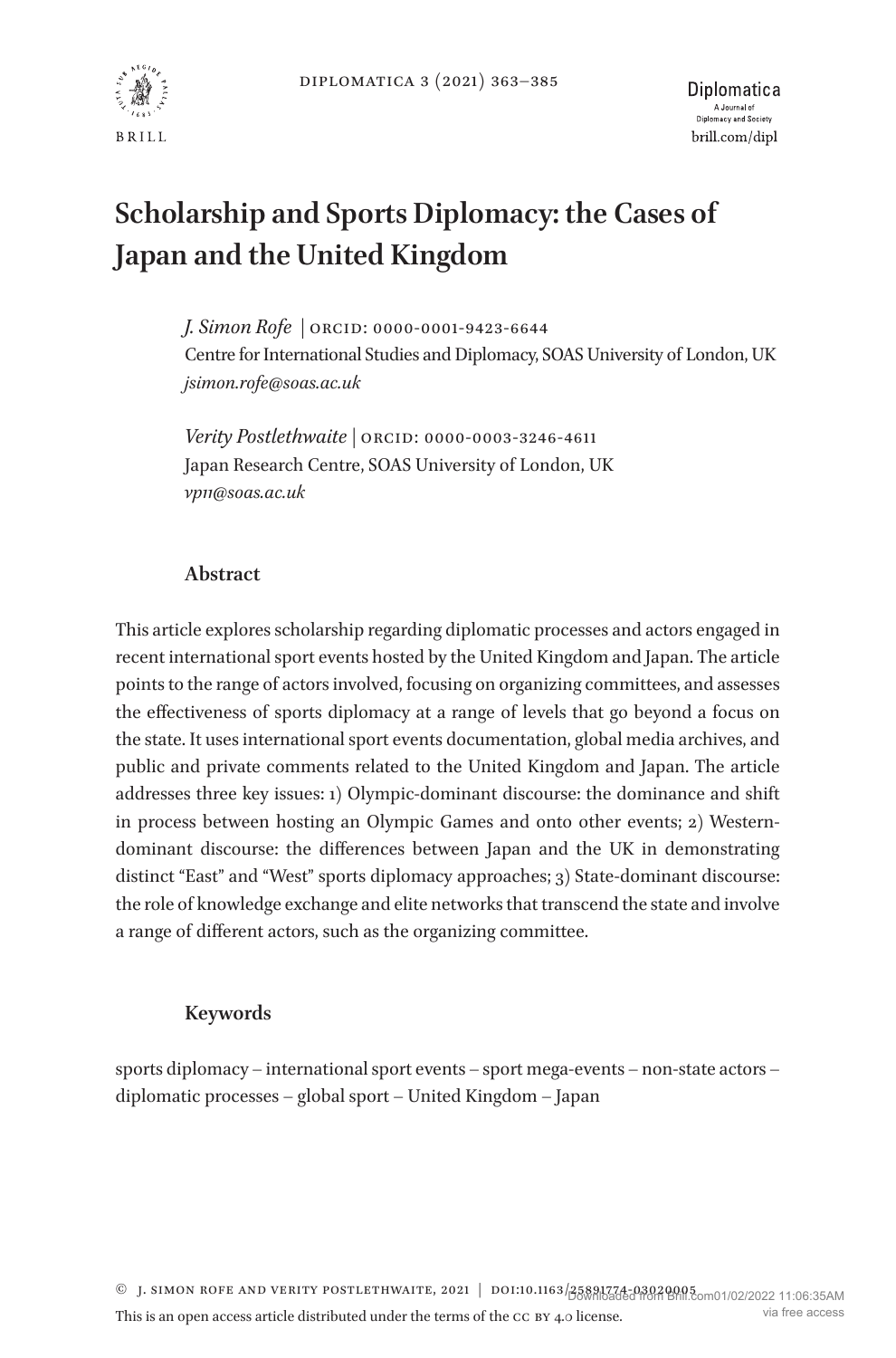## **Introduction**

Sport, and in particular, hosting international sport events forms a key dimension to diplomatic relations between nation-states, non-state actors, and individuals. The historical context to international sport events<sup>[1](#page-1-0)</sup> transcends a complicated legacy of political tensions, cultural exchanges, and economic development. Complicated further as these legacies can be traced across several different eras spanning nineteenth-century western imperialism, the global conflicts of the twentieth century, the spread of neoliberal capitalism in the post-World War ii era through to the twenty-first century. Scholars from a variety of academic disciplines have contributed to a burgeoning discourse on sport and diplomacy globally through the study of history,<sup>[2](#page-1-1)</sup> sociology,<sup>3</sup> diplo-macy,<sup>4</sup> political science, and international relations.<sup>[5](#page-1-4)</sup>

Sports diplomacy is a term that has gained increasing prominence among practitioners and scholars. Sports diplomacy is the lens to view the network of evolving networks within the realms of sport and diplomacy. It offers, under the premise of the three core characteristics of diplomacy – representation, negotiation, and communication – a conceptual understanding of sport that 1) provides the navigation skills for practitioners to connect with and learn from different parts of the sports diplomacy ecosystem; and 2) helps provide critical reflection for policymakers and practitioners, and scholars, to enhance their practice in these overlapping and conjoined spaces[.6](#page-1-5) The evolving nature of the discourse on sports diplomacy makes it a dynamic field to address with future evolution integral to its own conception.

<span id="page-1-0"></span><sup>1</sup> The authors use the phrase international sport event to capture a range of events, including sport mega-events, single or multi-sport events, and regional, emerging or second order events. For further discussion on the classification of events beyond sport mega-events see: Black, D. "Dreaming Big: The Pursuit of 'Second Order' Games as a Strategic Response to Globalization." *Sport in Society*, 11 (4) (2008), 467–80. For further discussion on the classification of megaevents see also Müller, M. "What Makes an Event a Mega-event? Definitions and Sizes." *Leisure Studies* 34 (6) (2015), 627–42.

<span id="page-1-1"></span><sup>2</sup> Keys, B. "Political Protection: The International Olympic Committee's UN Diplomacy in the 1980s." *International Journal of the History of Sport* 34 (11) (2016), 1161–78.

<span id="page-1-2"></span><sup>3</sup> Ho, G. "Olympic Culture Shock: When Equestrianism Galloped to Hong Kong." *Asia Pacific Journal of Sport and Social Science* 1(1) (2012), 22–36.

<span id="page-1-3"></span><sup>4</sup> Murray, S. *Sports Diplomacy: Origins, Theory and Practice* (London: Routledge, 2018).

<span id="page-1-4"></span><sup>5</sup> Yamamoto, M. "Development of the Sporting Nation: Sport as a Strategic Area of National Policy in Japan." *International Journal of Sport Policy and Politics* 4 (2) (2012), 277–96.

<span id="page-1-5"></span><sup>6</sup> Rofe, J.S., ed. *Sport and Diplomacy: Games Within Games* (Manchester: Manchester University Press, 2018).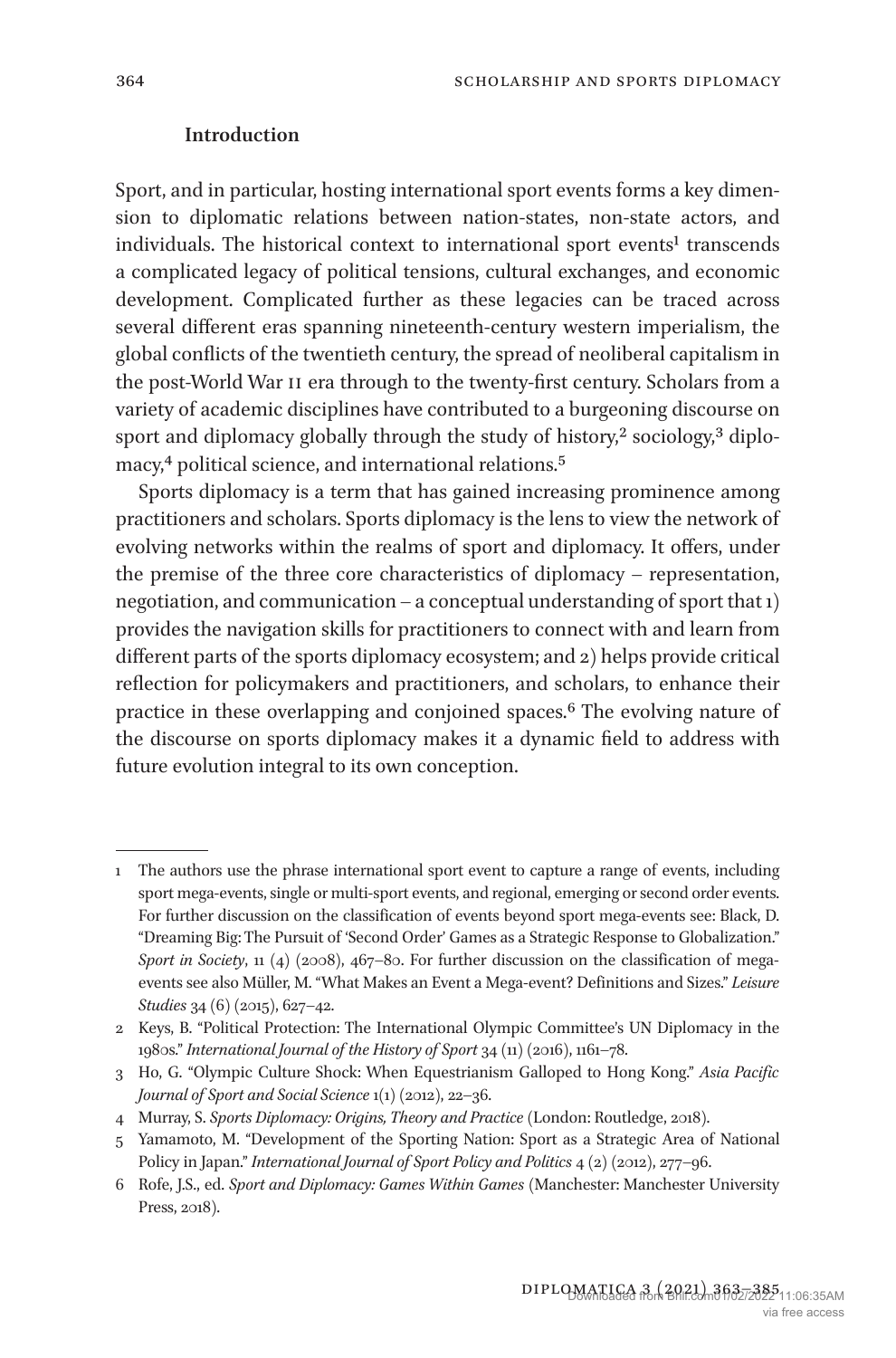This article considers the often an overlapping, complimentary but sometimes tension-filled relationships between actors involved in the bidding for, and the designing and organizing of an international sport event. State actors, including national and local governments, are often central to explorations and the empirical focus of international sport event studies. This focus makes sense when one considers the economic, political, and social inputs and outcomes surrounding an event for the hosting nation-state. As the events themselves have grown in size and scope they have garnered growing academic attention and consequent growth in sophistication and analysis. In one sense, the developments represent a wider body of actors considered such as organizing committees, international sporting federations, sponsors, media channels, and associated business communities. This growth is also represented by the variety of concepts and disciplines attempting to understand processes and relationships involved in international sport events, such as soft power, public diplomacy, stakeholder management, and nation branding. This article acknowledges both the complex and temporally transient groupings which form to host such events, alongside the multitude of different approaches and concepts that seek to consider explain such phenomena.

This article uses international sport events documentation, global media archives, and public and private comments from actors related to the United Kingdom (UK) and Japan. This focus results from the circumstance of the UK having hosted the Olympic and Paralympic Games in 2012, then the Rugby World Cup in 2015, while Japan hosted the Rugby World Cup in 2019 and hosted the Summer Olympic and Paralympic Games in 2021. The timeliness of the endeavor could not be more relevant so as to complement the UK and Japan connection; there notably have been several other events in the East Asian region, such as the 2018 Winter Olympics in PyeongChang, South Korea[.7](#page-2-0) Evidence collected from documents, global media accounts, and individuals connected to UK and Japan endeavors raises debate around broader diplomatic practices: particularly knowledge exchange and diplomacy in the context of Olympic and non-Olympic international sport events.

The discourse highlights the range of actors, including organizing committees in diplomatic processes, and assesses the effectiveness of sports diplomacy at a range of levels that go beyond a focus on the state. By exploring the diplomatic processes and actors in Japan and UK hosted international sport events, this article will complicate the dominant voices and the ways in which

<span id="page-2-0"></span><sup>7</sup> Woo Lee, J. "Sport Diplomacy at the 2018 Winter Olympics in PyeongChang: the Relations between North and South Korea." In *Handbook of Sport in Asia,* eds. F. Hong and Z. Lu (Abingdon: Routledge, 2021), 227–37.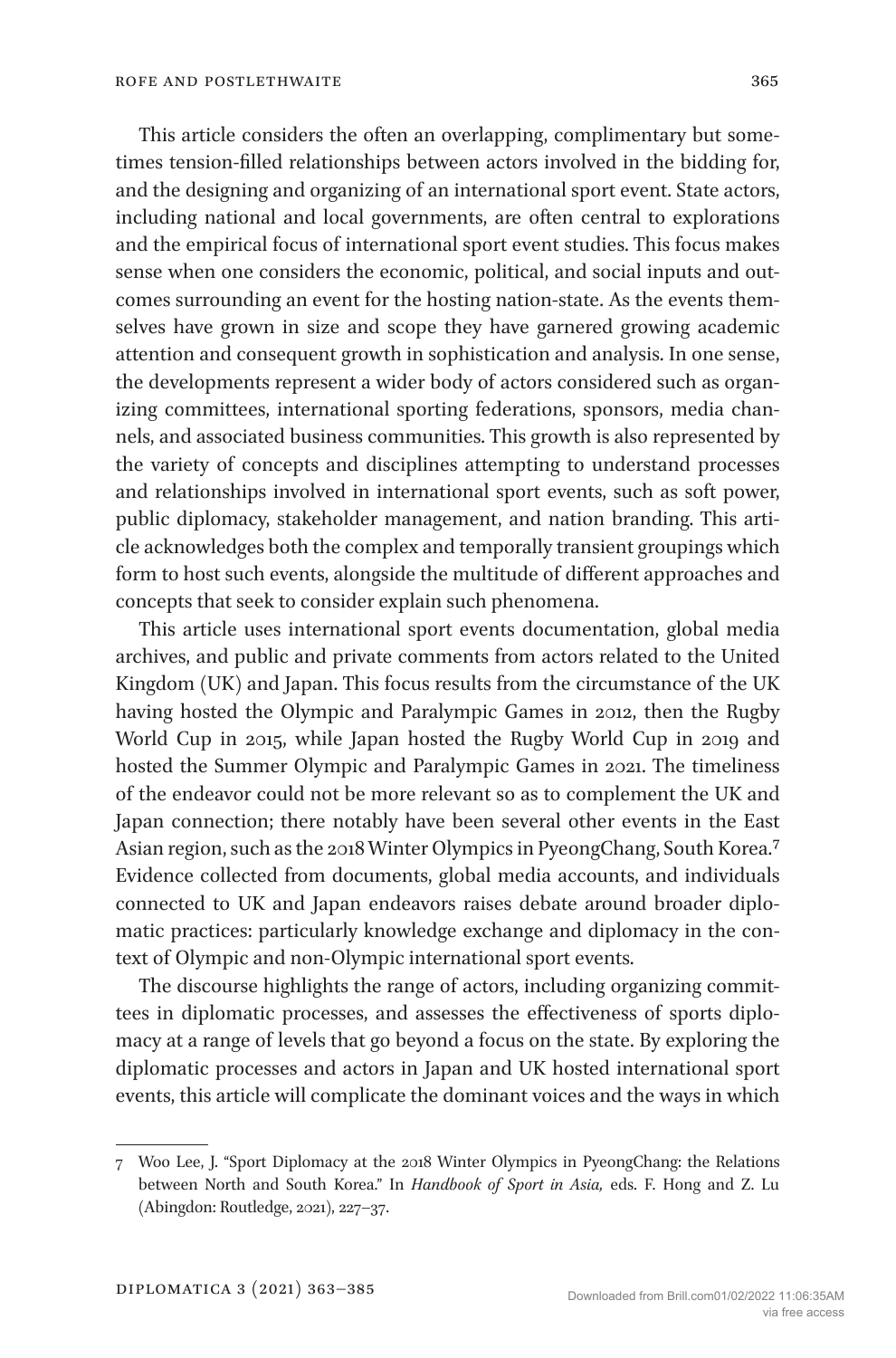individuals, state, and non-state actors function, revealing nuances in ways that sport transcends national sovereignties – at both sub-state and supra-state levels. The three key issues raised here are: 1) Olympic-dominant discourse: the dominance and shift in process between hosting an Olympic Games and onto other events, such as the Paralympic Games and the Rugby World Cup; 2) Western-dominant discourse: the differences between Japan and the UK in demonstrating distinct "East" and "West" sports diplomacy approaches; 3) state-dominant discourse: the role of knowledge exchange and elite networks that transcend the state and involve a range of different actors, such as the organizing committee and manifest in other dimensions such as human capital/labor market both of which act as a venue for knowledge exchange as a mode of soft power. The exemplars of Japan and the UK explored here pose questions of sport and diplomacy specifically, and also offer avenues for further research to others to explore how this could be translated through other lenses such as cultural forms and other international events e.g., world leader summits, activist group marches, and interest group congresses and conferences.

#### **The UK and Japan Hosting Contexts**

The historical developments of global sport and international sport events have gone hand in hand, and it should be no surprise that they have garnered increasing levels of academic interest. In particular around the largest sport mega-event, the Olympic Games[.8](#page-3-0) Two prominent research debates have been: firstly, why nation-states invest in hosting international sport events given the cultural, political, and economic risks. Secondly, what role international sport events play in relation to nation-states and international relations more broadly. An allure of the research is to analyze the challenges and opportunities of the quadrennial shift in the geographic and spatial focus of the hosts of the Summer Olympic and Paralympic Games. A significant literature has arisen here: Kelly and Brownell, for example, collated chapters around the concepts of national, regionalism, and globalism in the context of the Olympic movement and East Asia.[9](#page-3-1) The authors demonstrate that as regards the Western concept of international sport events – legacy – hosting is not transferrable wholesale to East Asian contexts. Moreover, the differentiations between East

<span id="page-3-0"></span><sup>8</sup> Whannel, G., and J. Horne. *Understanding the Olympics* (London: Routledge, 2016).

<span id="page-3-1"></span><sup>9</sup> Kelly, W.W., and S. Brownell. *The Olympics in East Asia: Nationalism, Regionalism, and Globalism on the Center Stage of World Sports.* Council on East Asian Studies at Yale University. Yale ceas Occasional Publications, Volume 3 (New Haven: Yale University, 2011).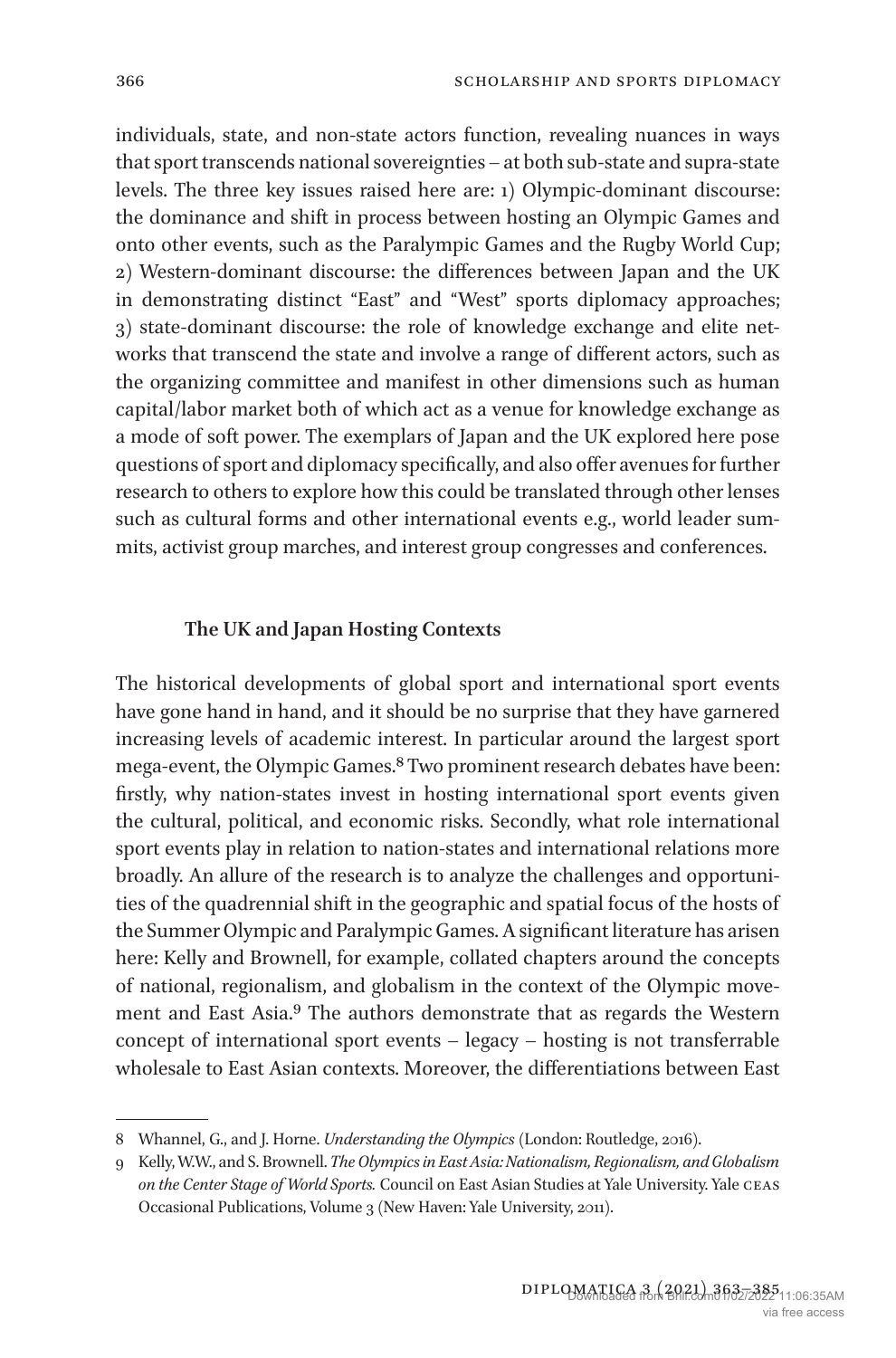Asian nation-states that have hosted and co-hosted international sport events, including China, South Korea, and Japan, cannot be homogenously discussed through Western-influenced ideas of sport management, event legacies, nor in this essay's case, sports diplomacy.

In the context of Japan and sport, Sakaue and Thompson argue the Olympic Movement and hosting the event has had "an inordinate significance to and influence on Japan.["10](#page-4-0) The focus of literature is often on the historical aspects of Japan's connections, especially in relation to the American and British influence on modern Japanese sporting cultures, such as the adoption of baseball or rugby. The role of international sport events and especially that of the Olympics, serves as a display of Western sport and connection to other nations by way of inciting national pride. This role and attraction to Japan can be demonstrated by their track record in bidding (six unsuccessful bids) and hosting the Winter and Summer Olympic Games (1964, Tokyo Summer; 1972, Sapporo Winter; 1998, Nagano Winter; and 2021, Tokyo Summer). Further to this, Japan has a history with the Paralympic Games and Paralympic Movement as it hosted equivalent games in 1964 Tokyo Summer; 1998 Nagano Winter; and 2021, Tokyo Summer[.11](#page-4-1) The attraction of hosting international sport events for Japan has domestic and international features, however there is a significant foreign policy and international relations pull to why Japan invests and engages so much with international sport events.

Japan's approach to hosting international sporting events has drawn the focus of scholars looking at the period after the Second World War. During this period, Japan and Allied Occupation Authorities used sports as a tool to enhance its national image and diplomatic agenda, including its return to the ioc and other international sport governing bodies. A series of diplomatic tools were utilized to demonstrate Japan's rehabilitation, such as friendship and coaching tours, where media and political actors projected narratives of reconciliation, civilized and peace between Japan and other Western counterparts.[12](#page-4-2) Focusing on the 1964 Tokyo Olympics, Abel argues the success of hosting the Games through diplomatic processes, such as the promotion of international connections allowed Japan to "build-up" soft power and "develop

<span id="page-4-0"></span><sup>10</sup> Sakaue, Y., and L. Thompson. "The Rise of Modern Sport and the Olympic Movement in Japan." In *Handbook of Sport in Asia,* eds. F. Hong and Z. Lu (Abingdon: Routledge, 2021), 135–48.

<span id="page-4-1"></span><sup>11</sup> Ogura, K. "Visions on the Legacy of the Tokyo 2020 Paralympic Games." In *The Palgrave Handbook of Paralympic Studies*, eds. I. Brittain and A. Beacom (Palgrave Macmillan: London, 2018), 579–601.

<span id="page-4-2"></span><sup>12</sup> Guthrie-Shimizu, S. "Japan's Sports Diplomacy in the Early Post-Second World War Years." *International Area Studies Review* 16 (3) (2013), 325–35.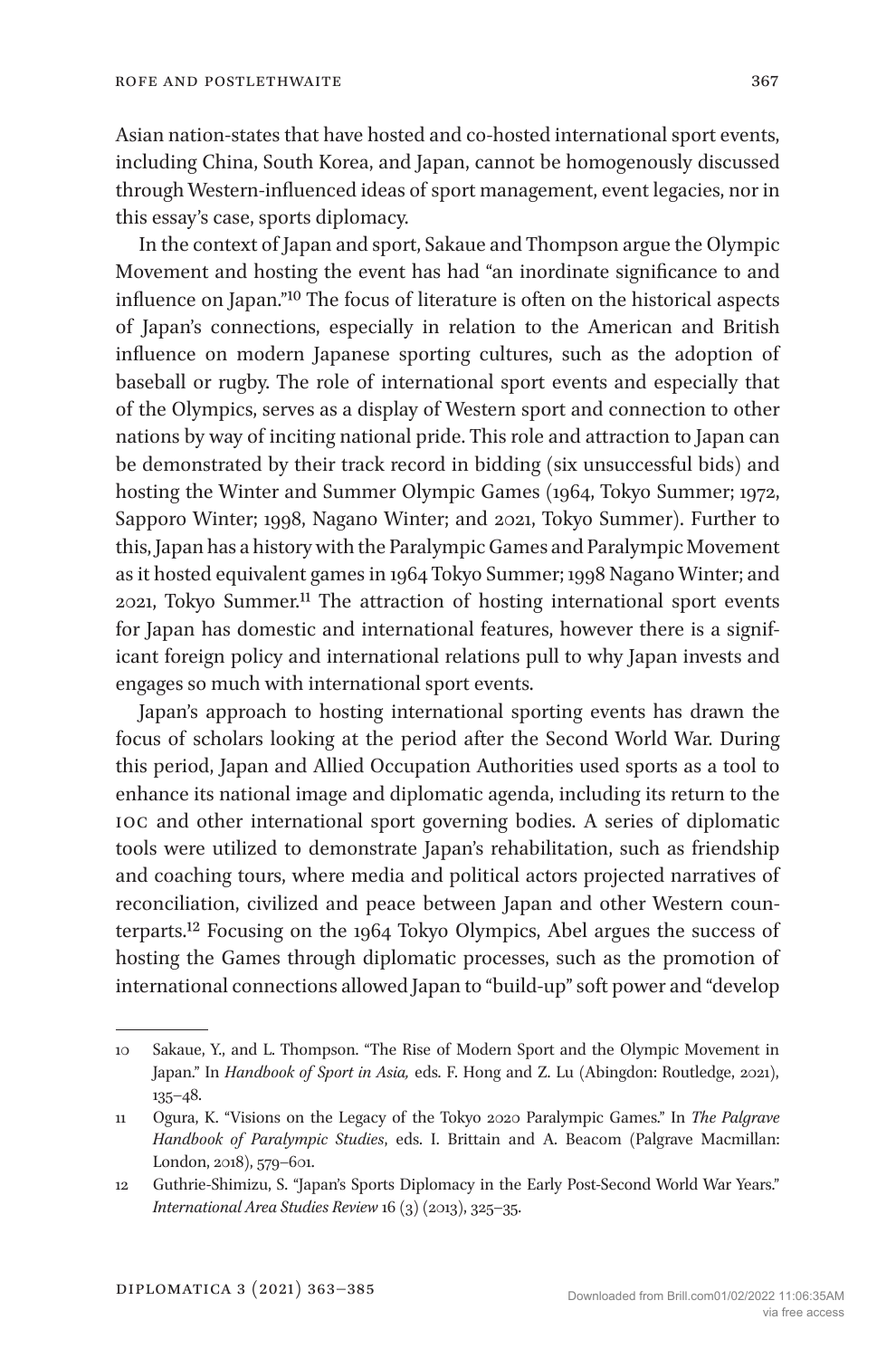greater knowledge and understanding of Japan."[13](#page-5-0) The focus of the literature here is in agreement about the explicit and operational way the Japanese state has harnessed sport to enhance its domestic cohesion and international standing. The evidence is engaged with traditional notions of diplomacy, debates about soft power and public diplomacy, and the focus on state to state interactions. Less attention has been paid to non-Olympic international sport events hosted by Japan<sup>[14](#page-5-1)</sup> and, also, non-state actors involvement in Japan's use of sports diplomacy processes. These two aspects are explored here, in particular the use of rugby union and a broader understanding of diplomatic processes and actors in Japan's sports diplomacy.

Turning to the context of the UK, similarly to Japan, it has a significant connection to engaging with the Olympic Movement and hosting Olympic Games. London became the first city to host the modern Summer Olympic Games three times in 2012, following on from 1908 and 1948. A range of interdisciplinary scholars have drawn upon the London 2012 Olympic and Paralympic Games to consider aspects of soft power strategies,<sup>[15](#page-5-2)</sup> city diplomacy,<sup>16</sup> public diplomacy,<sup>17</sup> and cultural diplomacy[.18](#page-5-5) The blend of these different approaches and the actors cited within these literatures references media outlets, UK Government departments, the Mayor of London, international sporting federations, the organizing committee, and various community groups. In identifying a particular tranche of high-profile global sports clubs, mainly within Association Football, Rofe explains, "Both football and diplomacy in the twenty-first century are a 'squad game.'["19](#page-5-6) Particularly, in exploring the role of Manchester

<span id="page-5-0"></span><sup>13</sup> Abel, R.J. "Japan's Sporting Diplomacy: The 1964 Tokyo Olympiad." *International History Review* 34 (2) (2012), 203–20, at 203.

<span id="page-5-1"></span><sup>14</sup> A notable exception is the Fédération Internationale de Football Association co-hosted in 2002 by Japan and South Korea, given the complexity of co-hosting this is not considered substantively in this paper. For a comprehensive overview see: Horne, J., and W. Manzenreiter, eds. *Japan, Korea and the 2002 World Cup* (Abingdon: Routledge, 2013).

<span id="page-5-2"></span><sup>15</sup> Grix, J., and P.M. Brannagan. "Of Mechanisms and Myths: Conceptualising States 'Soft Power' Strategies through Sports Mega-events." *Diplomacy and Statecraft* 27 (2) 2016, 251–72; Grix, J., and D. Lee. "Soft Power, Sports Mega-events and Emerging States: The Lure of the Politics of Attraction." *Global Society* 27 (4) (2013), 521–36.

<span id="page-5-3"></span><sup>16</sup> Acuto, M. "World Politics by Other Means? London, City Diplomacy and the Olympics." *Hague Journal of Diplomacy* 8 (3–4) (2013), 287–311.

<span id="page-5-4"></span><sup>17</sup> Pope, M.R.G. "Public Diplomacy, International News Media and London 2012: Cosmopolitanism tm." *Sport in Society* 17 (9) (2014), 1119–35; Pamment, J. *British Public Diplomacy and Soft Power*. (Basingstoke: Palgrave Macmillan, 2016).

<span id="page-5-5"></span><sup>18</sup> Bourgeois, T. "London 2012 Olympics: Exercises in Cultural Diplomacy." *Place Branding and Public Diplomacy* 15 (3) (2019), 198–205.

<span id="page-5-6"></span><sup>19</sup> Rofe J.S. "It is a Squad Game: Manchester United as a Diplomatic Non-state Actor in International Affairs." *Sport in Society: Cultures, Commerce, Media, Politics* 17 (9) (2014), 1136–54.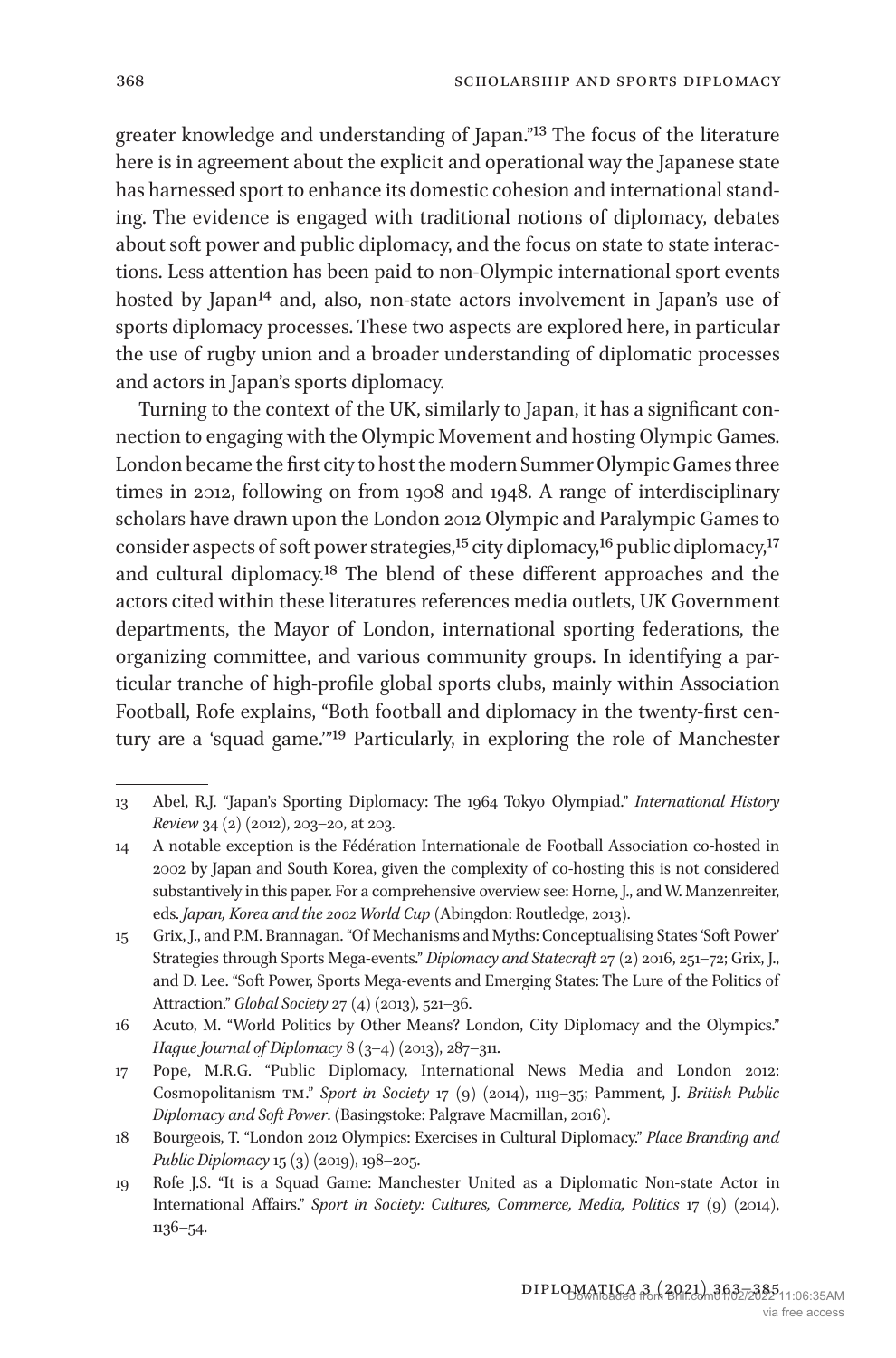United Football Club "as a non-state actor in contemporary diplomatic international affairs," Rofe notes that while "[t]here are still actors who have primacy: nation states and star strikers," both football clubs or nation-states "must pay increasing attention to others such as up and coming members of the 'squad,' the global media, publics, and commercial interests" who constitute a range of different actors in contemporary diplomacy. Nonetheless, across the broader literature and the practice of sports diplomacy, the centerpiece is the nation-state and UK government and official modes of diplomacy connected to the Olympic Games and the ioc. Diplomatic leverage is framed at the state level and does not reach beyond into other realms, such as the Paralympic Games, the media, local communities, or individual athletes. A notable exception is the scholarship of Beacom who conceptualizes the distinct mode of "Paralympic Diplomacy" from the inception of the Stoke Mandeville Games in 1948 through to the recent London, Sochi, and Rio de Janeiro Games[.20](#page-6-0) The fabled visits of Pierre de Coubertin to the United Kingdom in the 1880s, the influence of the values extolled in *Tom Brown's School Days* (1857) as the inspiration on the Modern Olympic movement, speak to the shaping influence of the United Kingdom. Allied to a rich and extensive experience of hosting international sport events the UK has an established sporting brand.

Further to the UK connection to the Olympic and Paralympic Movements, it also has a lengthy history and connection to other international sporting events and movements. Polley and others speak of a British sports diplomacy<sup>[21](#page-6-1)</sup> which connects the UK with a particular philosophy of sport, a history professionalization and commercialization of sport and the legacies of empire and sport. The relevance for this article is the connection between the UK and sports with a particular Commonwealth heritage, such as cricket, netball, and rugby union. There has been considerable research on cricket and rugby union, and a growth of research on netball, but very few examples used examples where non-Commonwealth nations host or engage with these sports. It is here that this paper makes a unique contribution, as it brings together the focus of a traditional sport in Rugby Union with Japan as a host nation of sports premier's competition, the Rugby World Cup, outside of its traditional heartlands. What this demonstrates is the value of embracing an expanded

<span id="page-6-0"></span><sup>20</sup> Beacom, A. *International Diplomacy and the Olympic Movement* (London: Palgrave Macmillan, 2012), 235–56.

<span id="page-6-1"></span><sup>21</sup> Polley, M. "The Amateur Ideal and British Sports Diplomacy, 1900–1945." *Sport in History* 26 (3) (2006), 450–67; Collins, T. *Sport in Capitalist Society: A Short History*. (London: Routledge, 2013); Kidambi, P. "Sport and the Imperial Bond: The 1911 'All-India' Cricket Tour of Great Britain." *Hague Journal of Diplomacy* 8 (3–4) (2013), 261–85.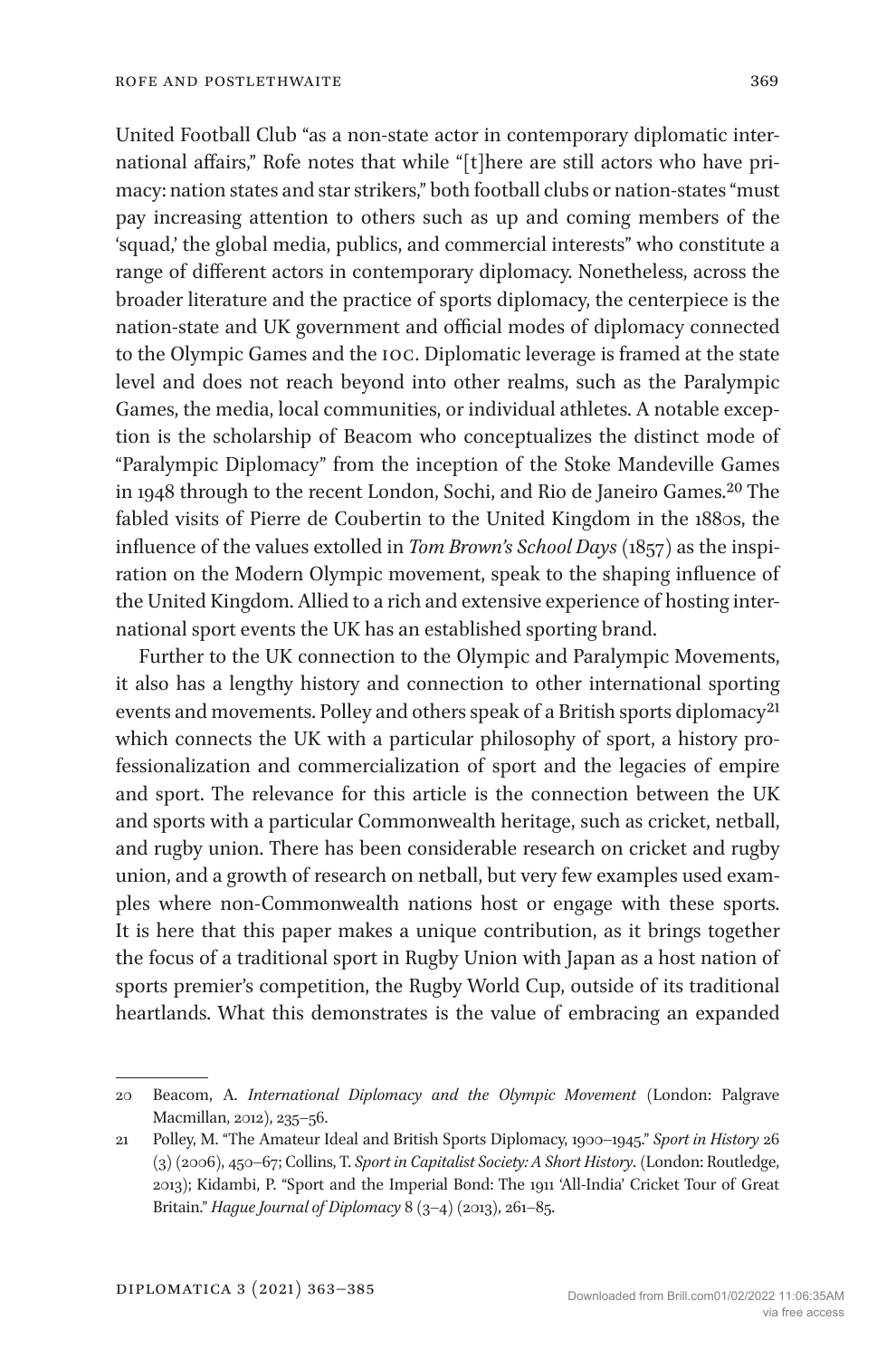understanding of the overlapping realms of sport and diplomacy. In turn, moving beyond a focus on a particular nation-state, a single event or sport, allows for a nuanced understanding of the complexities and interconnections of the networks of sports diplomacy which include, but are not limited to the nation-state and take into account the sub-state and supra-national dimensions of international sport events.

## **Global Diplomacy and Sport**

As an explanatory tool, this article draws upon the global diplomacy analytical framework in recognizing the transactional and multi-directional concepts of communication, representation, and negotiation that underpin diplomatic practice. The framework consciously looks beyond spatial antecedents that often characterize diplomacy in western, state centric modalities. Instead, the global diplomacy framework considers alternative perspectives as the basis of diplomatic practice. It moves beyond traditional understandings of diplomacy as the preserve of nation-states; of foreign ministries; of men, and instead look to consider diplomacy as practiced by a range of actors across a range of transactions and networks. The framework sees diplomacy resting upon those essential characteristics as communication, representation, and negotiation: dimensions which preceding scholars of diplomacy have engaged with. In this light, the framework accommodates heterarchical approaches to power such as the Mandala. The Mandala, with South Asia origins, reflects an approach to power which stresses networks of connectivity radiating out in concentric circles from a central point – which forms a "wheel of power."[22](#page-7-0) A vital feature of this approach is that players, or actors, identities may shift in relation to others; and this can be seen in the spread of Mandala thinking across Asia and to the Han Dynasty in China. In this light, it contributes to a 2000-year old antecedent to our focus on international sport events in East Asia. The key dimension of the global diplomacy framework in this regard is the relational and non-hierarchical approach to diplomacy. As such, our work consciously embraces approaches that go beyond the western canon.

Furthermore, our approach eschews a binary understanding of state and non-state actors and their diplomatic capabilities. Instead, we recognize that both states and non-state actors are not monolithic polities solely defined by one identity, and that a range of polities can practice diplomacy. Former UK

<span id="page-7-0"></span><sup>22</sup> Holmes, A., with J.S. Rofe. *Global Diplomacy: Theories, Types, and Models* (Boulder: Westview Press, 2016), 141.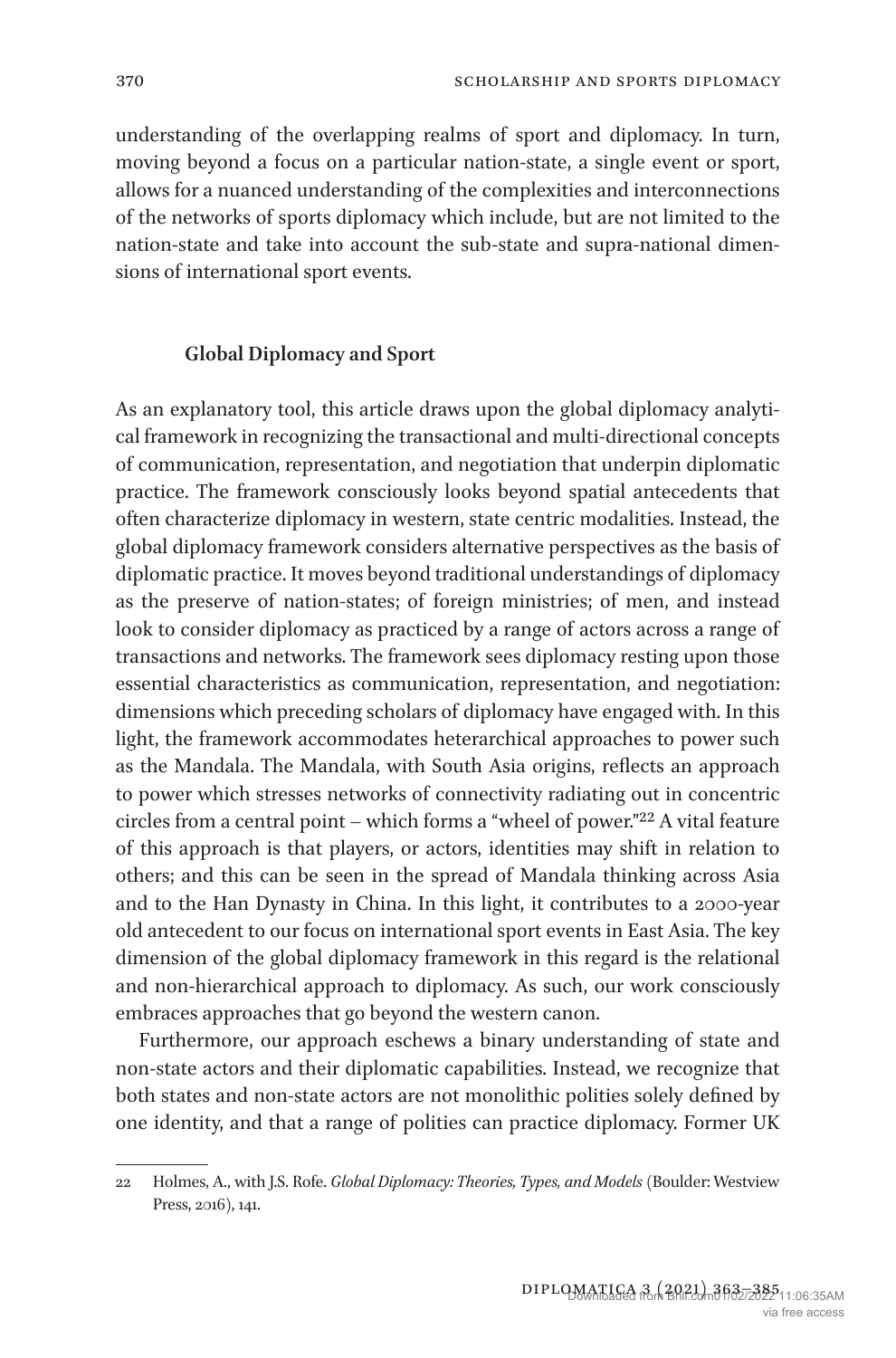diplomat, Shaun Riordan, has warned against new modes of diplomacy. He argues "they are frequently conceptually confused, risk new kinds of diplomacy being seen as an end in themselves, rather than as part of broader diplomatic strategies, and, more seriously, risk emptying the concept 'Diplomacy' of any meaning."[23](#page-8-0) His critique of modes of diplomacy includes food diplomacy, dance diplomacy, and most relevant for our study, sports diplomacy. Our conception of sports diplomacy is distinguishable from this critique because it places sports diplomacy within the multi-faceted and multi-directional global diplomacy framework.[24](#page-8-1) In doing so the work acknowledges the antecedents in Hocking's multi-stakeholder diplomacy, and Wiseman's polylateralism[.25](#page-8-2) Wiseman identified polylateralism at the turn of the twenty-first century as the relationship between official entities, centered on the nation-state "and at least one unofficial, non-state entity" which adopted similar reciprocal behaviors. Wiseman developed polylateralism in describing it as "Diplomacy's Third Dimension" as a means of explaining state to non-state, and non-state to state diplomacy.[26](#page-8-3) In other words, our conception of sports diplomacy is not in addition to but embedded in longstanding diplomatic practices.

Within the sports diplomacy discourse there has been an absence of focus on actors beyond the state level, such as the organizing committees of international sport events and this has in turn shaped and impacted the methodologies that have been employed. The organizing committee is the fulcrum of decision making and knowledge exchange in an international sport event. Equally, the organizing committee in its most reductive form is dedicated purely to delivering a time constrained global sporting spectacle. Lord Sebastian Coe's appointment as Chairman of the London Organising Committee of the Olympic Games (LOCOG) from 2004 until the conclusion of the Games in 2012 is notable given his profile as a former double Olympic Champion, British Member of Parliament, and peer of the realm who helped secure the Games in 2005. Their resonance among the domestic populace and the wider Olympic Community,

<span id="page-8-0"></span><sup>23</sup> Riordan, S. "Gastronomic Diplomacy Without Strategy Is … Lunch," 2 July 2017 [http://www.](http://www.shaunriordan.com/?p=505) [shaunriordan.com/?p=505](http://www.shaunriordan.com/?p=505) accessed 24 October 2017.

<span id="page-8-1"></span><sup>24</sup> Rofe, J.S. "Sport and Diplomacy: A Global Diplomacy Framework." *Diplomacy and Statecraft* 27 (2) (2016), 212–30.

<span id="page-8-2"></span><sup>25</sup> Wiseman, G. "'Polylateralism' and New Modes of Global Dialogue," Discussion Paper No. 59, Leicester Diplomatic Studies Programme, 1999. Republished as "'Polylateralism' and New Modes of Global Dialogue." In *Diplomacy*, Volume iii, eds. C. Jönsson and R. Langhorne (London: sage, 2004); Hocking, B. "Multistakeholder Diplomacy: Forms, Functions, and Frustrations." In *Multistakeholder Diplomacy: Challenges and Opportunities*, eds. J. Kurbalija and V. Katrandjiev (Malta: DiploFoundation, 2006).

<span id="page-8-3"></span><sup>26</sup> Wiseman, G. "'Polylateralism': Diplomacy's Third Dimension." *Public Diplomacy Magazine* 1 (2010), 24–39.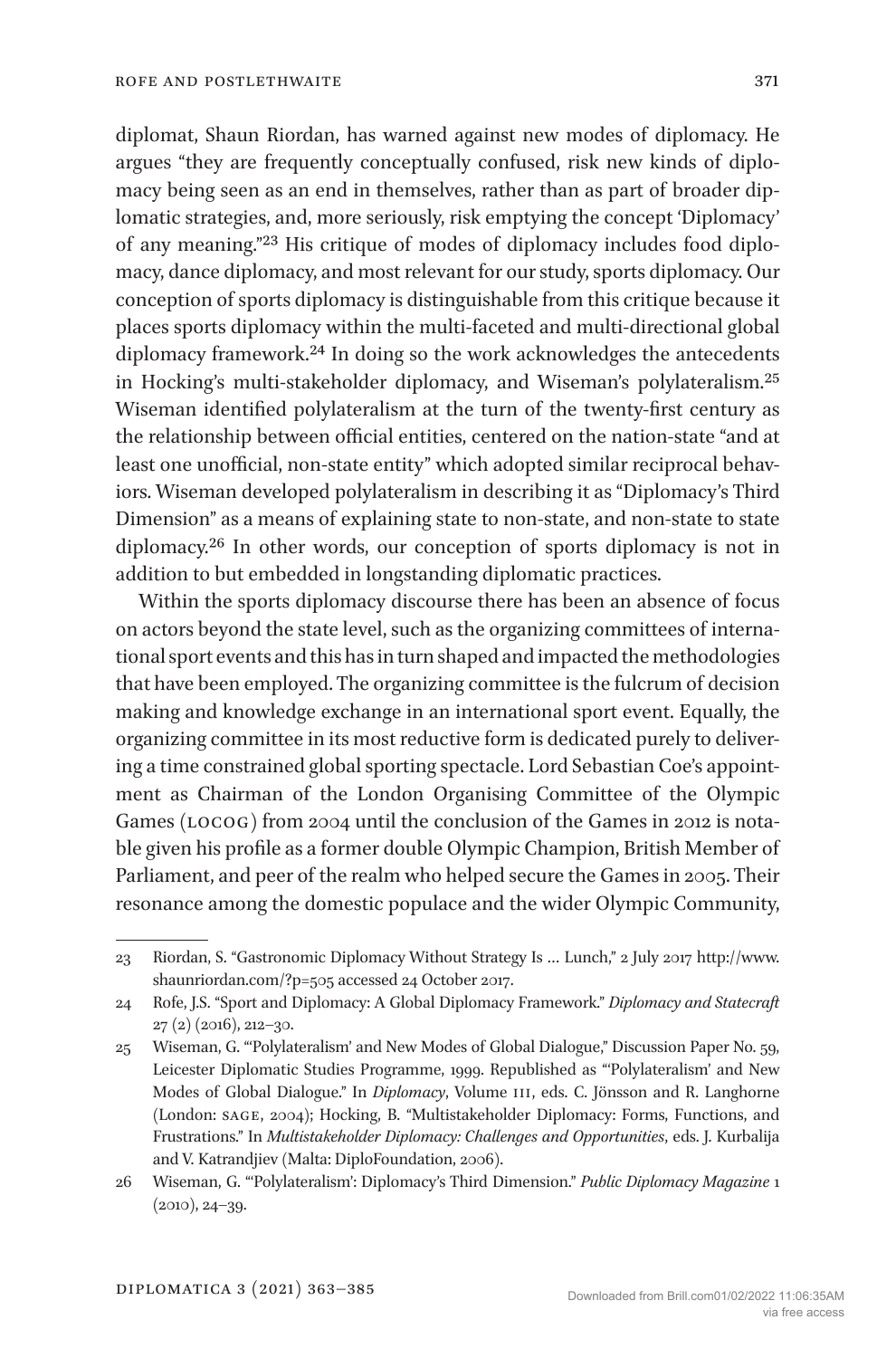came through in the conclusion of his "Made in Britain" remarks to close the Paralympic Games (9 September 2012). Through a number of recent academic studies into the patterns of sport mega-event organizing committees<sup>27</sup> and wider interrogations of the impact and legacy of international sport events,<sup>[28](#page-9-1)</sup> the organizing committee has been gaining greater prominence. A number of high-quality studies have been undertaken around "stakeholder relationships," or "impacts and evaluations," or "strategy and planning."[29](#page-9-2) Conceptually, this article enhances management-centered perspectives, and augments the nation foci with the broader conception provided by the global diplomacy framework in recognizing that the organizing committee has become a central actor in diplomatic discourses of international sport events. As such, the organizing committee is a means of understanding supra- and sub-state actors that contribute to understanding contemporary international sport events.

The scope of sports diplomacy has hitherto had limited focus on the role the non-state actor plays in the contemporary international sport events landscape. Keys has explored the roles of non-state actors, particularly, of the International Olympic Committee (ioc), the United Nations (UN), and Human Rights Watch (hrw) during the Cold War and in the 1990s' bid from Beijing to host the Summer Olympics.[30](#page-9-3) Keys shows through her archival research the influence of individuals, organizations, and movements on international sport events. Keys' work focuses on the effect of particular agendas on these international sport events. However, this piece also raises the important methodological in looking at these events, namely the issue of access to sources and individuals who are willing to disclose information about internal decision-making. As Keys notes "hrw archives dealing with internal decision-making are almost entirely closed to researchers."[31](#page-9-4) Scholars' efforts to access internal documents and insight are hampered by the inability to access archival sources and key protagonists due to organizational embargoes on documents and non-disclosure agreements between staff, representatives, and athletes that engage with international sport events[.32](#page-9-5) Consequently, the

<span id="page-9-0"></span><sup>27</sup> Parent, M. "Evolution and Issue Patterns for Major-sport-event Organizing Committees and Their Stakeholders." *Journal of Sport Management* 22 (2) (2008), 135–64.

<span id="page-9-1"></span><sup>28</sup> Tomlinson, A., ed. *The Olympic Legacy: Social Scientific Explorations* (London: Routledge, 2017).

<span id="page-9-2"></span><sup>29</sup> Heere, B., K. Kim, M. Yoshida, H. Nakamura, T. Ogura, and S.Y. Lim. "The Impact of World Cup 2002 on the Bilateral Relationship between South Korea and Japan." *Journal of Sport Management,* 26 (2) (2012), 127–42.

<span id="page-9-3"></span><sup>30</sup> Keys, B. "Harnessing Human Rights to the Olympic Games: Human Rights Watch and the 1993 'Stop Beijing' Campaign." *Journal of Contemporary History*, 53 (2) (2018), 415–38.

<span id="page-9-4"></span><sup>31</sup> Ibid., 418.

<span id="page-9-5"></span><sup>32</sup> Nichols, G., and R. Ralston. "The Legacy Costs of Delivering the 2012 Olympic and Paralympic Games through Regulatory Capitalism." *Leisure Studies* 34 (4) (2015), 389–404.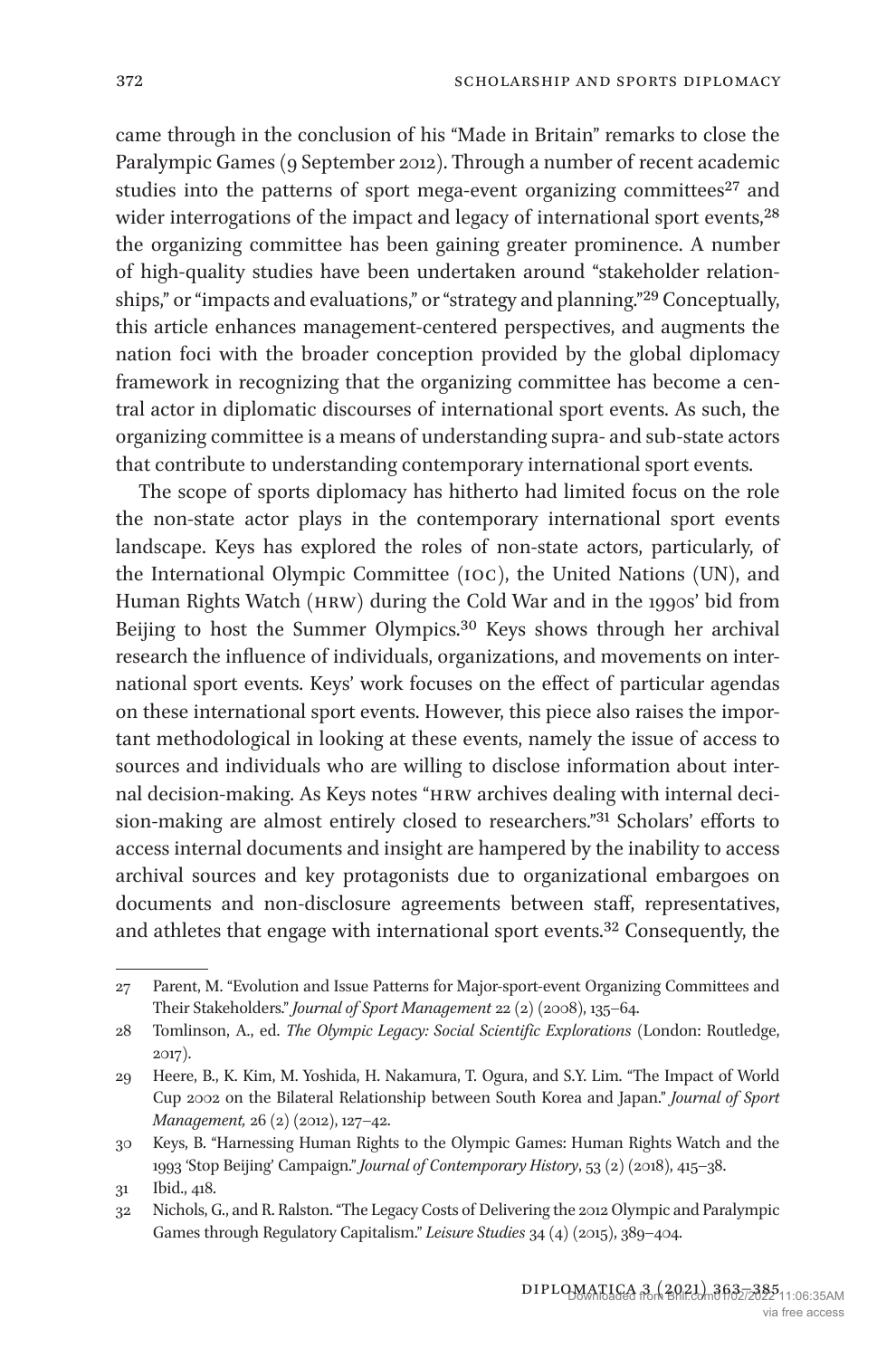research around contemporary international sport events are largely based on private interviews, publicly accessible documents, and media reports.

The global diplomacy analytical framework alleviates the limitation to a notable extent. The approach allows for a greater scope in recognizing that there are a range of actors engaged in framing knowledge exchange within international sporting events. These include the organizing committee, which itself has an evolving and self-referencing remit. In other words, a range of non-state actors are vitally important to understanding international sport events, premised on the view that there are manifold actors involved in the transactions of diplomacy occasioned by sport. This view is supported by the broader academic debate around this rise of international sporting governance and autonomy of sporting entities. Allison and Tomlinson advocate using the term "sporting international non-governmental organizations" (singo s) to understand the rise (and demise) of dominant organizations, such as, the ioc; and the system of their interactions[.33](#page-10-0) The complex landscape of nonstate sporting actors poses challenges to what, who and how international sport events are influenced within and beyond the nation-state. Sporting non-state actors provide not only challenges for international sport events organizing committees, but also opportunities. As such, the relationship is multi-directional.

Twin elements have dominated the diplomacy of non-state actors concerning sport. One has been the study of the Olympics Movement, and the other a focus on the individual, with the sportsman or sportswoman, coaches, and administrators cast as diplomats. Morgan considers the diplomatic role tennis player Arthur Ashe played in confronting racial apartheid South Africa in the early-1970s.<sup>34</sup> The part of Ashe is accounted as both a "real and imagined" transnational actor in public and private political debate over apartheid. Equally, Rofe and Tomlinson explore the role played by fifa Secretary General, Sir Stanley Rous, as a de facto ambassador on behalf of FIFA for the UK government with respect to Democratic People's Republic of Korea's participation in the 1966 men's World Cup at a time when the North Korean state was not recognized by the United Kingdom[.35](#page-10-2) The role of international sport events and non-state actors in changing public and private perceptions is present in

<span id="page-10-0"></span><sup>33</sup> Allison, L., and A. Tomlinson. *Understanding International Sport Organisations: Principles, Power and Possibilities* (London: Routledge, 2017).

<span id="page-10-1"></span><sup>34</sup> Morgan, E.J. "Black and White at Center Court: Arthur Ashe and the Confrontation of Apartheid in South Africa." *Diplomatic History*, 36 (5) (2012), 815–41.

<span id="page-10-2"></span><sup>35</sup> Rofe, J.S., and A. Tomlinson. "The Untold Story of fifa's Diplomacy and the 1966 World Cup: North Korea, Africa and Sir Stanley Rous." *International History Review* 42 (3) (2020), 505–25.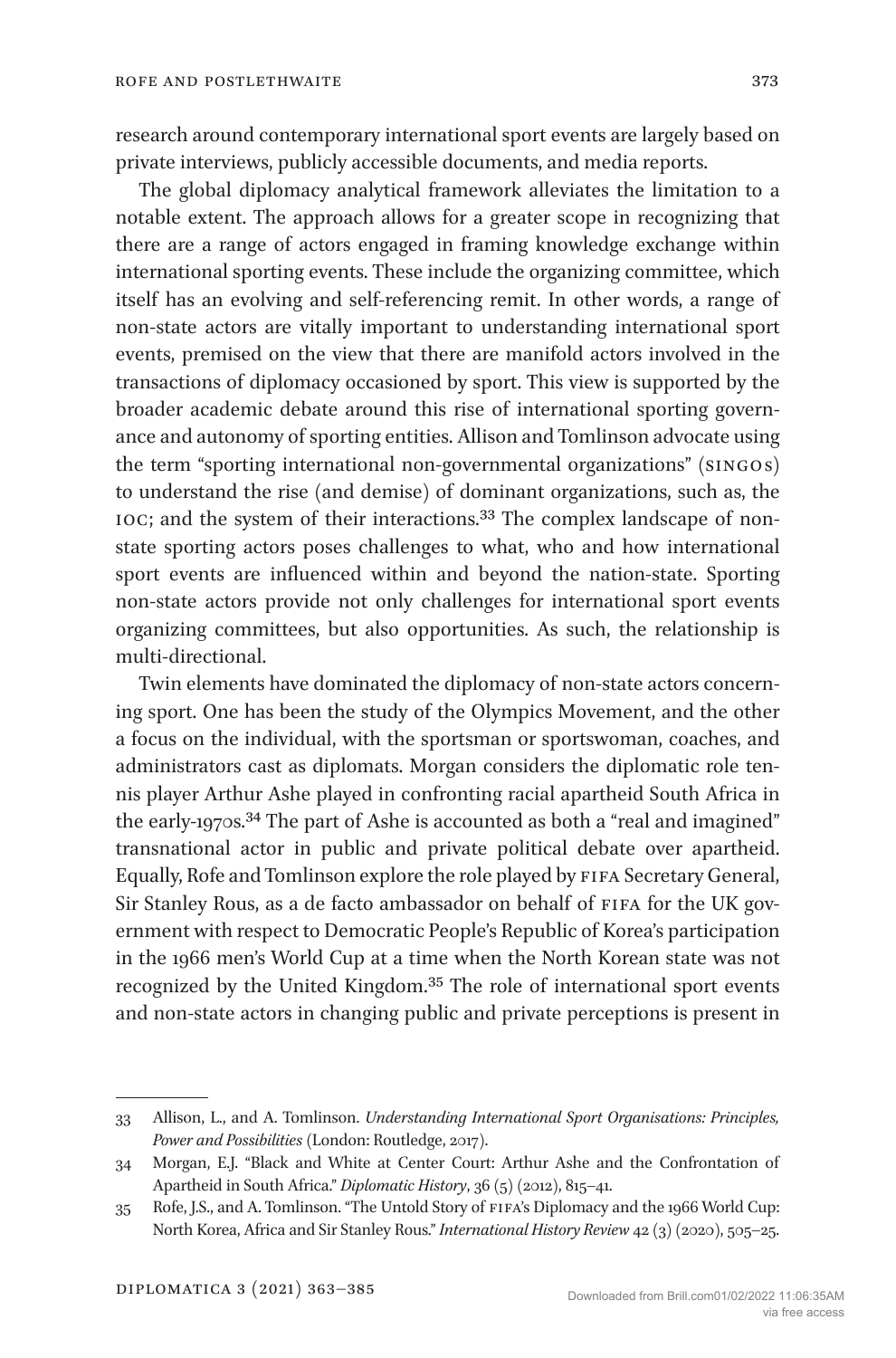the study and methodology of sporting activities; for example, Beacom and Brittain consider the diplomatic role of the more youthful Paralympic movement[,36](#page-11-0) and Baker et al. regarding the role non-state actors in the sport for development and peace agenda[.37](#page-11-1) These essays demonstrate the dynamics of individuals, movements and agendas in the diplomatic angle of international sport events and movements.

Beyond interpreting non-state actors as individuals and organizations, narratives are shaped, mythologized, and challenged by the perceptions created by various forms of media and commentary. Larson and Park consider the role of global television and the politics of the Seoul Games in their examination of that international sport events on South Korea and its democracy towards the end of the Cold War[.38](#page-11-2) They argue that the Games performed a crucial communicative role as a "burgeoning Olympic spectacle."[39](#page-11-3) As has been noted, the allure of the scale and the theater of a sport mega-event, in particular, the Olympics and Paralympics, have received a good deal of scholarship. The research focuses on how the event contributes to and sometimes mirrors concurrent state-based international relations[.40](#page-11-4) This brings together the notion of mimicry that McConnell and Dittmer recognize in their work, and the "theater of diplomacy" that Shimazu does in her work[.41](#page-11-5) Larson and Park take another dimension by looking at the development and use of global television among distinct populations in understanding diplomatic transactions during the Seoul Summer Games. In each respect the centrality of the state-to-state relations challenges the understanding of international sport events and opens a debate as to the role of non-state actors and entities.

<span id="page-11-0"></span><sup>36</sup> Beacom, A., and I. Brittain. "Public Diplomacy and the International Paralympic Committee: Reconciling the Roles of Disability Advocate and Sports Regulator." *Diplomacy and Statecraft* 27 (2) (2016), 273–94.

<span id="page-11-1"></span><sup>37</sup> Baker, R.E., P.H. Baker, C. Atwater, and H. Andrews. "Sport for Development and Peace: a Program Evaluation of a Sport Diplomacy Initiative." *International Journal of Sport Management and Marketing* 16 (1–2) (2016), 52–70.

<span id="page-11-2"></span><sup>38</sup> Larson, J.F., and H. Park. *Global Television and the Politics of the Seoul Olympics* (Boulder: Westview Press, 1993).

<span id="page-11-3"></span><sup>39</sup> Ibid., 141.

<span id="page-11-4"></span><sup>40</sup> Redeker, R. "Sport as an Opiate of International Relations: The Myth and Illusion of Sport as a Tool of Foreign Diplomacy." *Sport in Society* 11 (4) (2008), 494–500.

<span id="page-11-5"></span><sup>41</sup> McConnell, F., T. Moreau, and J. Dittmer. "Mimicking State Diplomacy: The Legitimising Strategies of Unofficial Diplomacies." *Geoforum* 43 (2012), 804–14; Shimazu, N. "Diplomacy As Theatre: Staging the Bandung Conference of 1955." *Modern Asian Studies* 48 (1) (2014), 225–52.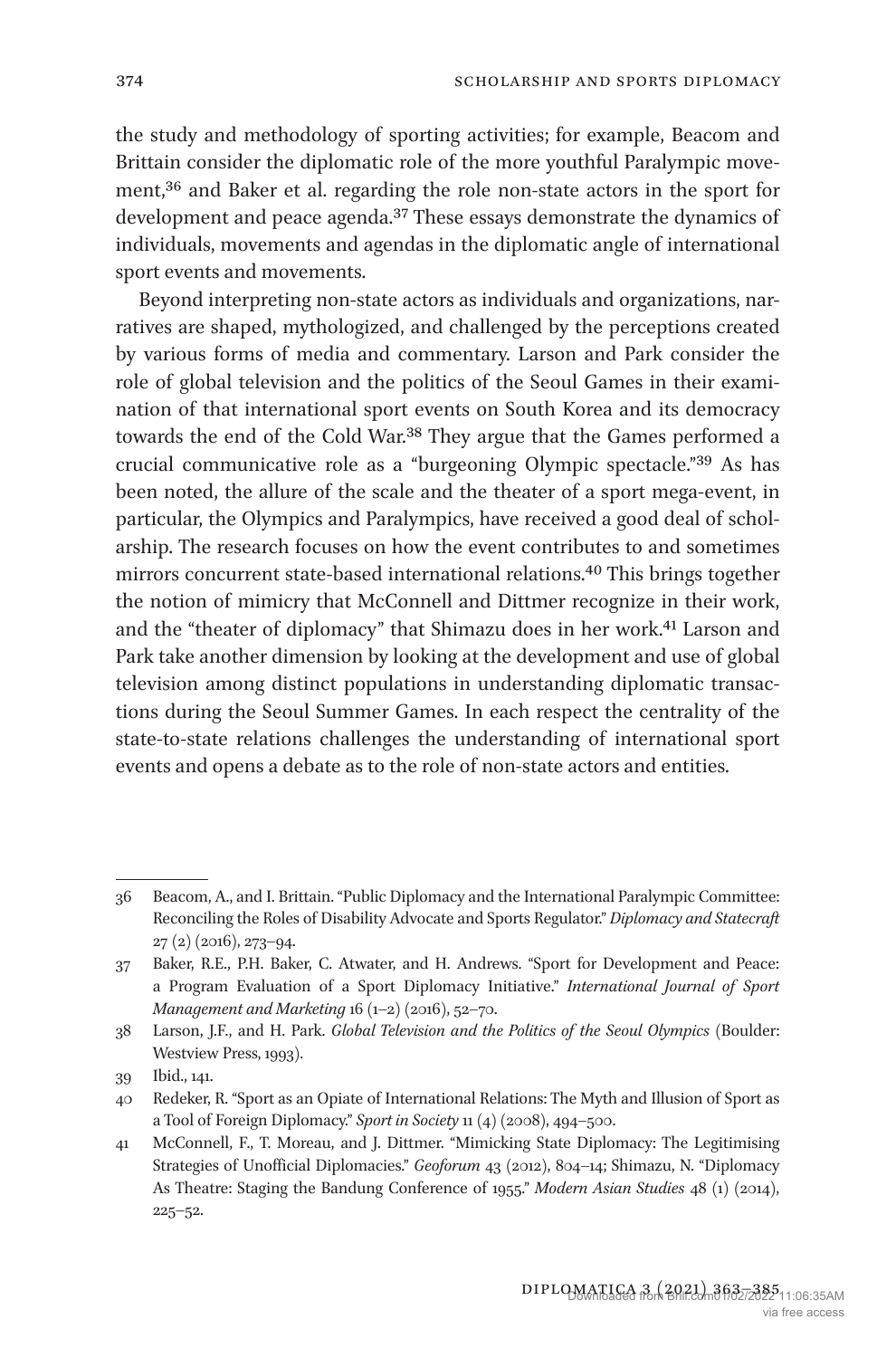## **Diplomatic Processes: Multi-Sport versus Single Sport**

Our first empirical exploration focuses upon the differences between the larger dominant multi-sport federations (such as the ioc), and single sports federations (such as World Rugby). In this context, although not as prevalent as the ioc, World Rugby (formerly the International Rugby Board 1886–2014) is a significant global sports federation which has rich origins in the colonial era of the British Empire in the 19th century. In the contemporary period, it has 100 full members and 18 associates, and the pinnacle of its calendar is the four-yearly Rugby World Cup. The dominant focus of diplomatic scholarship around the Rugby and the Rugby World Cup is the 1995 event in South Africa, not least because of the iconic image of President Nelson Mandela wearing a Springbok jersey to award the Webb Ellis Trophy to the winning South African captain Francois Pienaar.[42](#page-12-0) The 2019 Rugby World Cup in Japan represented the first Asian nation-state to host the competition, and the first the tournament was held outside of a traditional rugby-playing nation. Therefore, this particular international sport event represents an opportunity to explore not only the Rugby World Cup in Japan, but also consider the shifting narrative in scholarship and beyond the traditional host nations in the rugby world.

In contrast to World Rugby with its single sport focus, the ioc – is recognized as the pre-eminent dominant of singo s[.43](#page-12-1) A large area of recent investment by the ioc and International Paralympic Committee (ipc) has been around knowledge transfer and professionalization between organizing committees. Part of this is to offer insights into other iterations of the Games, but also, to reduce the costs associated with hosting the events which saw the number of bidding nations reduced to one for the summer 2024 and 2028 Games. The ioc has facilitated knowledge exchange in running an official Observer Program since Vancouver 2010 and is part of the more comprehensive "Olympic Games Knowledge Management" program.[44](#page-12-2) The ioc claims the program to be useful to "witness how things are done, but also study specific areas so that they can learn and improve upon those subjects within their own organizational and cultural context.["45](#page-12-3) The growth of formal knowledge transfer is a pertinent area

<span id="page-12-0"></span><sup>42</sup> Carlin, J. *Invictus: Playing the Enemy: Nelson Mandela and the Game that Made a Nation*. (London: Atlantic Books, 2008).

<span id="page-12-1"></span><sup>43</sup> Allison, L., and A. Tomlinson. *Understanding International Sport Organisations*.

<span id="page-12-2"></span><sup>44</sup> Learning from the Past: Getting Ready for the Future, ioc, 25 October 2011, [https://www.](https://www.olympic.org/news/learning-from-the-past-getting-ready-for-the-future) [olympic.org/news/learning-from-the-past-getting-ready-for-the-future](https://www.olympic.org/news/learning-from-the-past-getting-ready-for-the-future) (accessed 14 June 2019).

<span id="page-12-3"></span><sup>45</sup> "ioc Observer Programme Provides 'Behind the Scenes' Experience for Future Games Organisers' Chinese Olympic Committee," 24 February 2014. [http://en.olympic.cn/news/](http://en.olympic.cn/news/olympic_news/2014-02-21/2309789.html) [olympic\\_news/2014-02-21/2309789.html](http://en.olympic.cn/news/olympic_news/2014-02-21/2309789.html) (accessed 10 June 2019).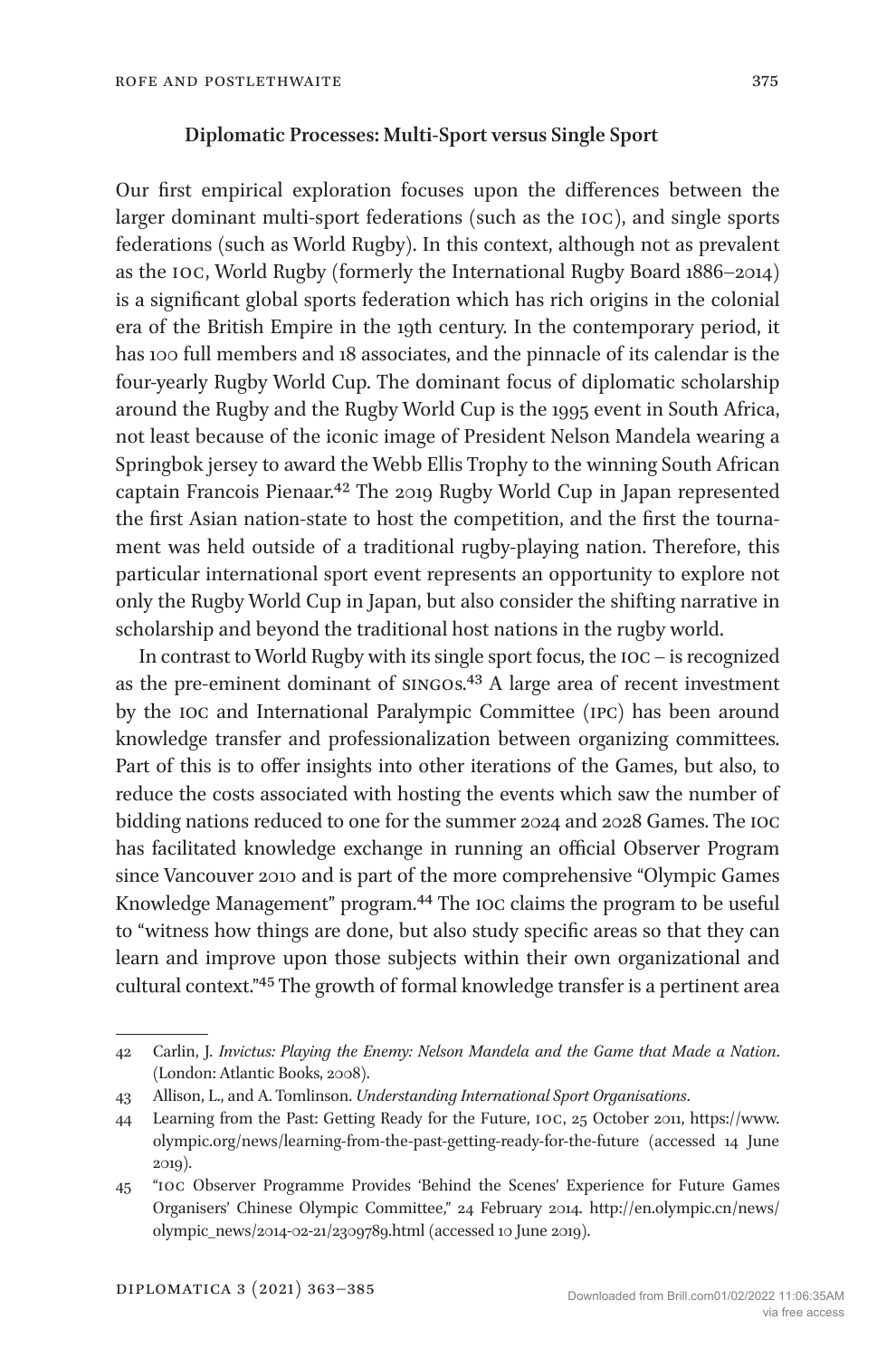to explore, for example, Park and Ok considered the role of the ipc Excellence Program in conjunction with the political intentions of the PyeongChang 2018 Winter Olympics and Paralympics. The authors see an opportunity for the program and experiences from other countries "can challenge existing prejudices and create new paradigms for sport for the disabled.["46](#page-13-0) The range of activities that are connected to the ipc Excellence Program facilitates practical and theoretical knowledge transfer and were in place for the Tokyo 2021 Games and Beijing 2022 Games. This kind of formal knowledge exchange forum highlights the understanding from international federations that in order to drive their particular agendas, such as the ipc's vision for challenging discourse around sport the disabled, the organizing committees are fertile fora to shape and influence. UK-Japan relations are framed similarly in relation to the nexus in global affairs of sporting and diplomatic realms. It is here that overlapping practices and approaches allow for networks of multi-directional relationships across social, political, and economic dimensions to be seen among a broad range of actors.

The most prominent feature of sports diplomacy activity has been between the organizing committee structures of the England Rugby World Cup 2015 and the London Olympic and Paralympic Games 2012, and the Japan Rugby World Cup 2018 and Tokyo the Olympic and Paralympic Games 2021. Publicly there have been a significant number of talks, visits, and symposia between the organizers demonstrating the key practices of communication, representation, and negotiation. Tetsuya Kimura the Director-General, Japan Sports Agency stated:

Sport is an influential instrument to promoting peace, understanding and inter-cultural dialogue… I strongly believe that the outcome of this symposium will impact on the process toward 2019, 2020 and beyond. It is also my sincere hope that this symposium will be the kind of platform to exchange opinions with experts in different fields.<sup>47</sup>

The symposium was co-funded by the Japan Sport Council London, Japan Research Centre at soas, University of London, and the Tokyo organizing

<span id="page-13-0"></span><sup>46</sup> Park, K., and G. Ok. "2018 PyeongChang Paralympic Games and the South Korean Political Intention." In *The Palgrave Handbook of Paralympic Studies*, eds. I. Brittain and A. Beacom. (London: Palgrave Macmillan, 2018), 555–77, at 574.

<span id="page-13-1"></span><sup>47</sup> "Sport and Diplomacy: Past Reflections and Looking Toward 2020," Japan Research Centre 15 May 2017, [https://www.soas.ac.uk/jrc/events/15may2017-sport-and-diplomacy-past](https://www.soas.ac.uk/jrc/events/15may2017-sport-and-diplomacy-past-reflections-and-looking-toward-2020.html)[reflections-and-looking-toward-2020.html](https://www.soas.ac.uk/jrc/events/15may2017-sport-and-diplomacy-past-reflections-and-looking-toward-2020.html) (accessed 10 June 2018).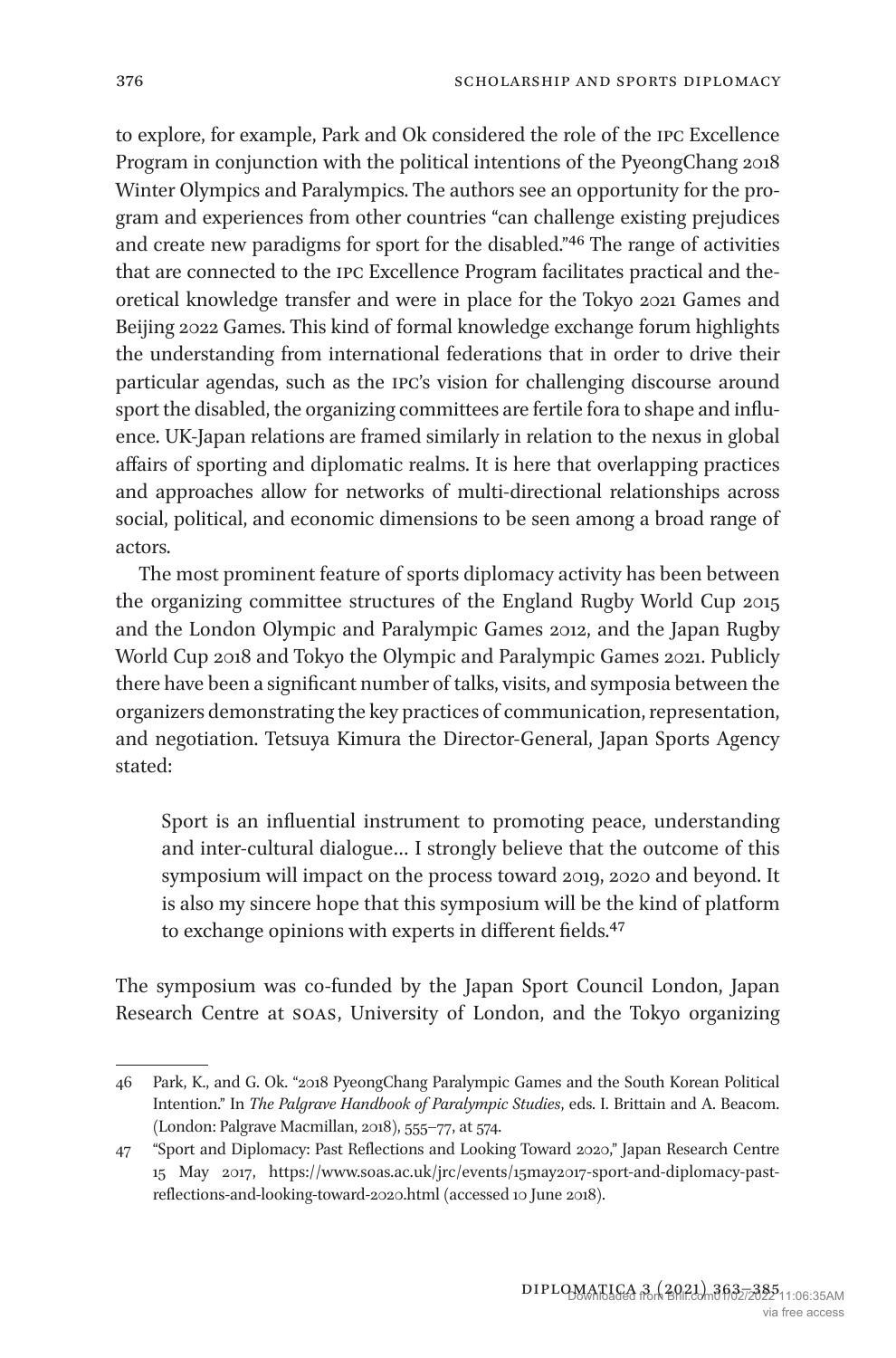committee Sport for Tomorrow program, and in doing so demonstrated the practice of sports diplomacy with a range of non-state actors engaged in knowledge exchange. This initial event acted as a catalyst: with the Sport for Tomorrow program convening a consortium of Japanese organizations from the private sector, non-governmental organizations, universities, and local and national governments. Beyond symposiums in the UK, the Sport for Tomorrow program reports and website illustrate almost a hundred and fifty different ways the program has communicated with an even greater range of stakeholders. For example, the program has promoted the Paralympic Movement in the Japan-China Exchange Focus month.[48](#page-14-0) The dialogic element of this program, inherent to diplomatic practice, showcases the global aims underpinning the breadth of opportunities for international sport events such as the Tokyo 2021 Games.

In some contrast the Japan 2019 Rugby World Cup had a more distinct focus. Rather than addressing a universalist potential, its aims were

to use the Rugby World Cup 2019 to convert the rugby potential within Japan and Asia. It is an ambitious strategy to promote growth and strengthen the game in collaboration with Asian national rugby unions and Asia Rugby[.49](#page-14-1)

Asia in this instance includes a broad understanding of the geographic region, to include, India, Pakistan, Bangladesh, China, and the United Arab Emirates. As noted by the World Rugby 2017 *Impact Beyond* report, there are 63 scheduled projects to take place across 22 member Unions.[50](#page-14-2) The projects range from increasing participation to infrastructure development to getting rugby onto school Physical Education curricula. World Rugby, Asia Rugby, Japan Rugby, Japan International Cooperation Agency, Japan-East Asia Network of Exchange for Students and Youth, and the Sport for Tomorrow program, have collectively funded these initiatives. Here again, sports diplomacy is played out as the practice of communication is facilitated more so through the international sporting federation – World Rugby, which is representing the sport and its constituent members in the shape of national unions – and negotiating with its stakeholders to advance the organizations' overall aims. As such we see two distinct approaches: one in the case of the Rugby World Cup which

<span id="page-14-0"></span><sup>48</sup> <https://www.sport4tomorrow.jp/report/> (accessed 12 August 2018).

<span id="page-14-1"></span><sup>49</sup> 2019 Rugby World Cup Archive<https://www.rugbyworldcup.com/2019>(accessed 28 February 2021).

<span id="page-14-2"></span><sup>50</sup> World Rugby. *Grow the Game. Impact Beyond 2019* (Dublin: World Rugby House, 2017).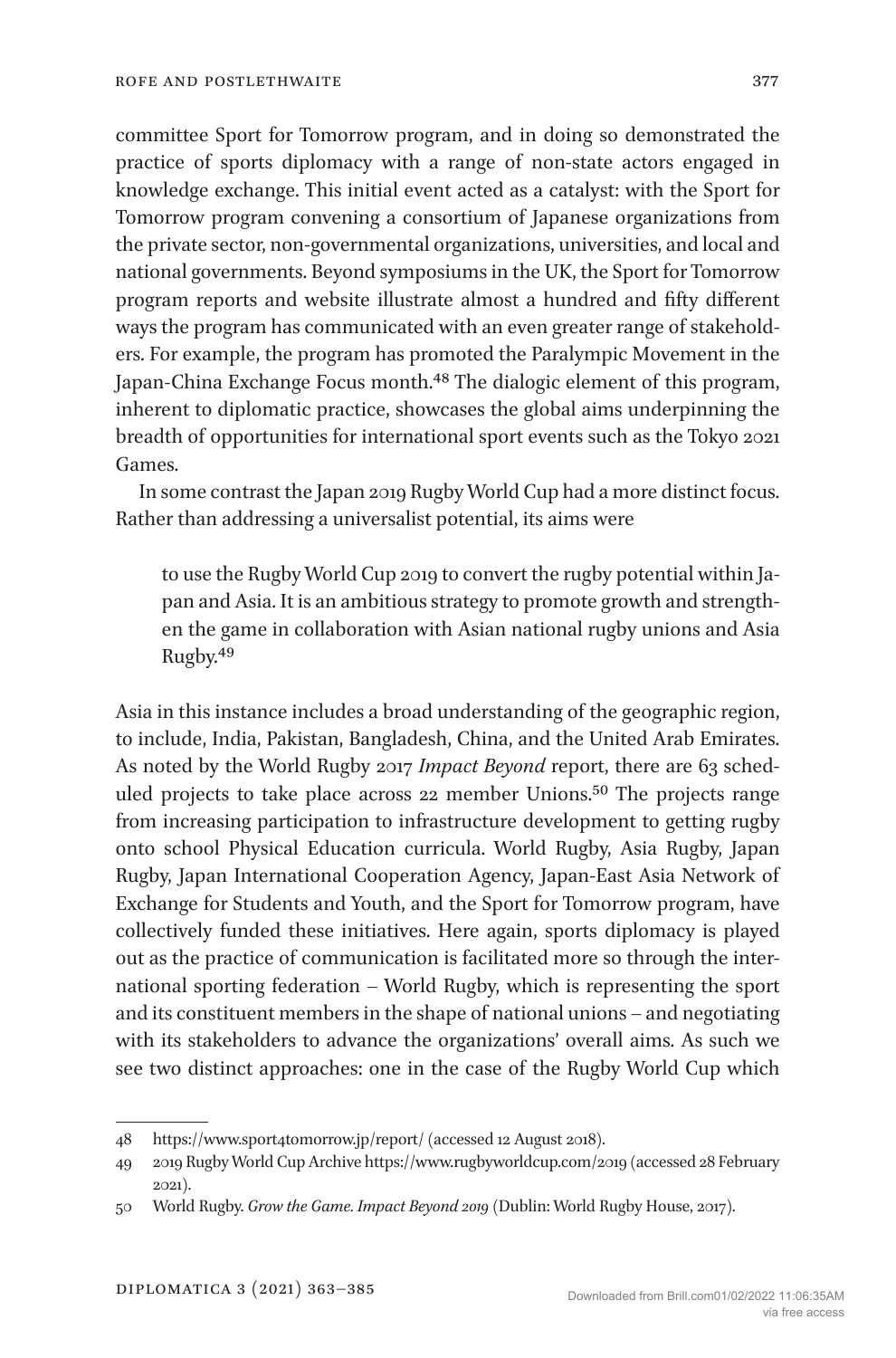actively shapes the organizational dimension, while the Tokyo 2021 organizing committee as a time-bound project whose management group negotiates a space between the international federations, the ioc, and city and national governments.

The differences between World Rugby and Olympic and Paralympic events can be instrumentally attributed to the size and scope of funding, reach, and participation. In turn these shape the capacity for knowledge exchange between organizing committees. World Rugby is vocal about the opportunity. For example, Murray Barnett, the Head of Commercial, Marketing and Broadcast at World Rugby in 2016, at a meeting co-sponsored by the British Chamber of Commerce in Japan and the Australian and New Zealand Chamber of Commerce in Japan, emphasized both the importance of knowledge-sharing between former and future host countries while also stressing the importance of finding local solutions. Moreover, Barnett suggested changes between succeeding tournaments have different aims for the international federation:

With England 2015 set to be a record financial and participation driver and Japan 2019 a game-changer in terms of unlocking an Asian market that is home to 60 per cent of the world's youth and has experienced a 33 per cent increase in rugby participation in the last four years, World Rugby is currently undertaking a major review of the 2023 hosting model to drive further benefit to the host union, the host nation and the global game.<sup>51</sup>

Knowledge transfer for the Rugby World Cup is an internal matter coordinated by the international sporting federation itself because, as Barnett noted, the Rugby World Cup "is a private event and not funded by the government or the taxpayer.["52](#page-15-1) The spectacle therefore, while based in Japan, was in many ways shaped by the traditional Western-led voices of World Rugby.

In contrast, the Tokyo 2021 Games and its organizing committee operate differently. Lord Deighton noted in 2015 in Tokyo, "remember, you don't have to reinvent the wheel. You already have everything you need as a template from previous Games. You just need to add a Tokyo flavour.["53](#page-15-2) Those associated with

<span id="page-15-0"></span><sup>51</sup> British Chamber of Commerce in Japan. 2016. "Rugby World Cup – Breaking New Boundaries," [https://www.bccjapan.com/news/2016/04/rugby-world-cup-breaking-new](https://www.bccjapan.com/news/2016/04/rugby-world-cup-breaking-new-boundaries/)[boundaries/](https://www.bccjapan.com/news/2016/04/rugby-world-cup-breaking-new-boundaries/) (accessed 10 August, 2018).

<span id="page-15-1"></span><sup>52</sup> Ibid.

<span id="page-15-2"></span><sup>53</sup> British Chamber of Commerce in Japan. 2015. "London 2012 Chief Looks Towards Tokyo 2020," <https://www.bccjapan.com/news/2015/02/lord-deighton/> (accessed 10 August, 2018).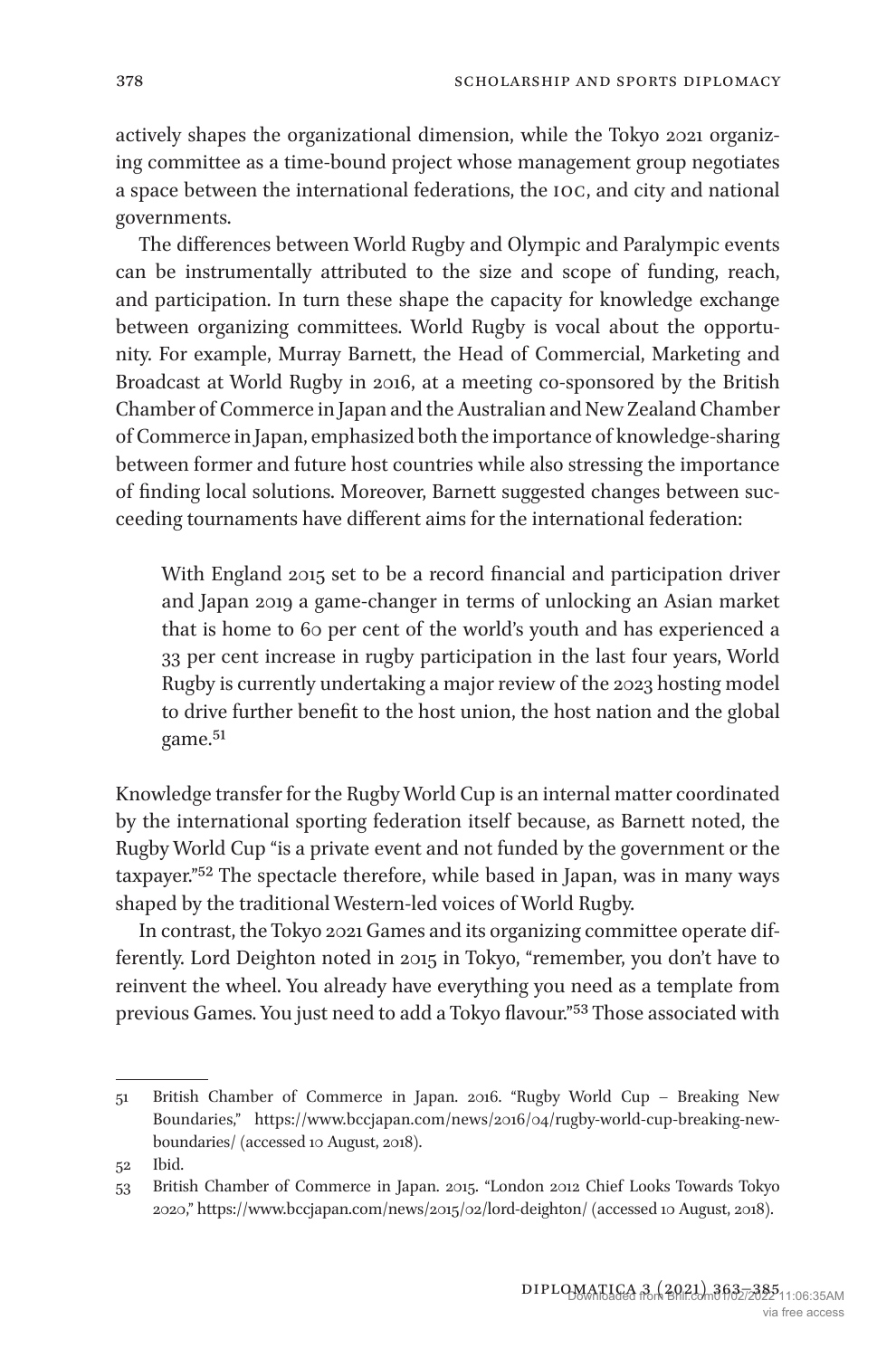the locog have offered, publicly, several reassurances to Tokyo demonstrating the sociability of sports diplomacy.[54](#page-16-0) For example, Richard Caborn, the UK's longest ever serving Minister of Sport in the UK (2001–7), who was integral to convincing the Blair government to support London's bid, stated:

I can say to my colleagues in Tokyo, that you are three years out, it must be a bit of a nervous time because you are never quite sure how it is going to go. And I can assure you it was pretty nervous in London and the UK at that time.[55](#page-16-1)

Such camaraderie between high profile politicians and members of the organizing committee is evidence of the lines and level of communication cultivated between the London 2012 and Tokyo 2021 preparation experiences.

## **The Organizing Committee as a Diplomatic Actor beyond the State**

The organizing committee plays a pivotal role in communicating, representing and negotiating the process of organizing an international sport event. It acts in the liminal space between the nation-state and the sporting federation drawing upon different elements of the diplomatic landscape. In the context of the London 2012 Olympic and Paralympic Games, for example, the London Olympic and Paralympic Games Act 2006 supported the organizing committee. The legal act channeled the domestic legal framework into guaranteeing the organizing committee and international federation's rights for the period of preparing and hosting the Games, such as ioc visa and travel regulations for athletes and protection of the Olympic brand.[56](#page-16-2) In historical scholarship, organizing committees have been cited as a source of negotiation; for example, Cha explores the Seoul-Soviet dynamic during the Cold War and the role the "organizing committee undertook… to win Soviet agreement to participate in the 1988 Games."[57](#page-16-3) During this period, Cha suggests the organizing committee

<span id="page-16-0"></span><sup>54</sup> Nair, D, "Sociability in International Politics: Golf and asean's Cold War Diplomacy." *International Political Sociology* 14 (2) (2020),196–214; Shimazu, N. "What is Sociability in Diplomacy?" *Diplomatica* 1 (1) (2019), 56–72.

<span id="page-16-1"></span><sup>55</sup> "Sport and Diplomacy: Past Reflections and Looking Toward 2020.

<span id="page-16-2"></span><sup>56</sup> Postlethwaite, V., and J. Grix. "Beyond the Acronyms: Sport Diplomacy and the Classification of the International Olympic Committee." *Diplomacy and Statecraft*, 27 (2) (2016), 295–313.

<span id="page-16-3"></span><sup>57</sup> Cha, V. "The Asian Games and Diplomacy in Asia: Korea–China–Russia." *International Journal of the History of Sport.* 30 (10) (2013), 1176–87, at 1180.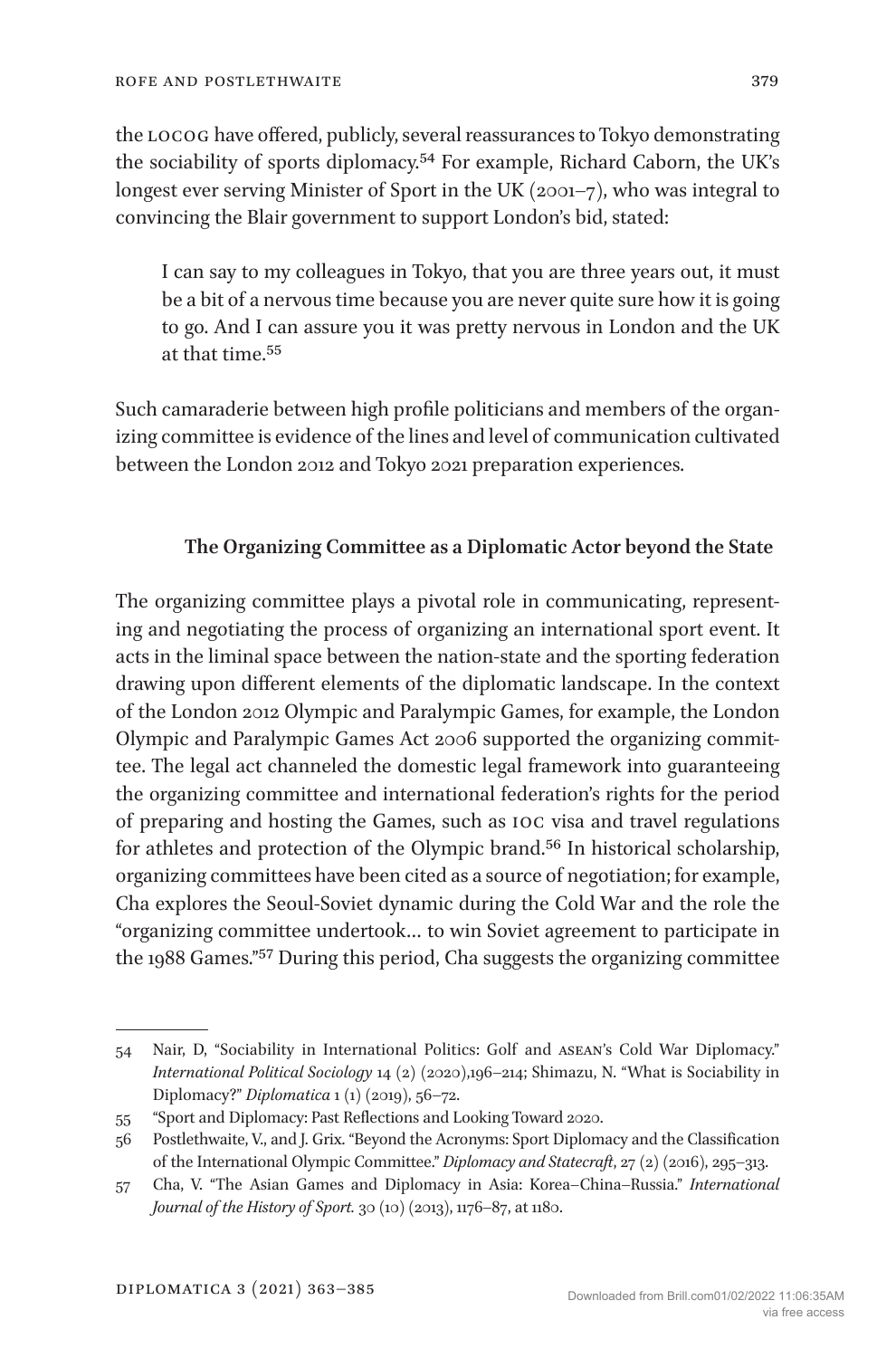was a tool of the state. However, with the growth in size and professionalization of international sport events this has seen greater levels of autonomy for the organizing committee.

Logistically the organizing committee comprises an independent workforce of varying size and experience that is time limited to the bidding and hosting process. For example, Girginov and Olsen describe the locog workforce as "defying logic." They note that 15 months before the start of the Games, the organization had 1,162 full-time staff compared to 510 in March 2010; but this number was set to increase to nearly 6,000 people during the Games[.58](#page-17-0) Beyond the size and scope of the organizing committee, little attention – academic or otherwise – has been paid to the diplomatic role of the organizing committee. Kelly considers the bidding documents and political context of the failed Tokyo 2016 bid and the organizing committee's role in an "internal debate about the wisdom of Tokyo's bid for the 2016 Games, which sharply divided the political leadership and citizen opinion.["59](#page-17-1) The author illustrates through public dialogue and bidding documents the interplay of political, economic, and ideological interests that shape the direction of bidding and hosting. The bidding committee then into the organizing committee provides a valuable insight into the varying diplomatic roles of national, city-based, and internationally-based actors during a difficult moment of Japanese geopolitical calculations. The calculations, as Kelly frames them, have grown in significance along with the scale of international sport events.

Beyond high-level and public examples of knowledge transfer, there are examples of private channels and entities that enable diplomatic exchanges, many of which are facilitated through the "good offices" of the organizing committee. For example, there is communication between international sport events experts in UK-based universities and organizing committees. The 2018 edition of the Soft Power 30 Report by the consultancy Portland saw the UK's higher education sector as a notable strength: "the UK is home to some of the world's most successful higher education institutions that attract students and academics from across the globe."[60](#page-17-2) It is evident that this reputation has

<span id="page-17-0"></span><sup>58</sup> Girginov, V., and N. Olsen. "locog: a Temporary Organisation within a High Velocity Environment." In *Handbook of the London 2012 Olympic and Paralympic. Volume Two: Celebrating the Games*, ed. V. Girginov (Abingdon: Routledge, 2014), 71–83.

<span id="page-17-1"></span><sup>59</sup> Kelly, W.W. "East Asian Olympics, Beijing 2008, and the Globalisation of Sport." *International Journal of the History of Sport*, 28 (16) (2011), 2261–70, at 2431.

<span id="page-17-2"></span><sup>60</sup> <https://softpower30.com/country/united-kingdom/> (accessed 10 February 2019).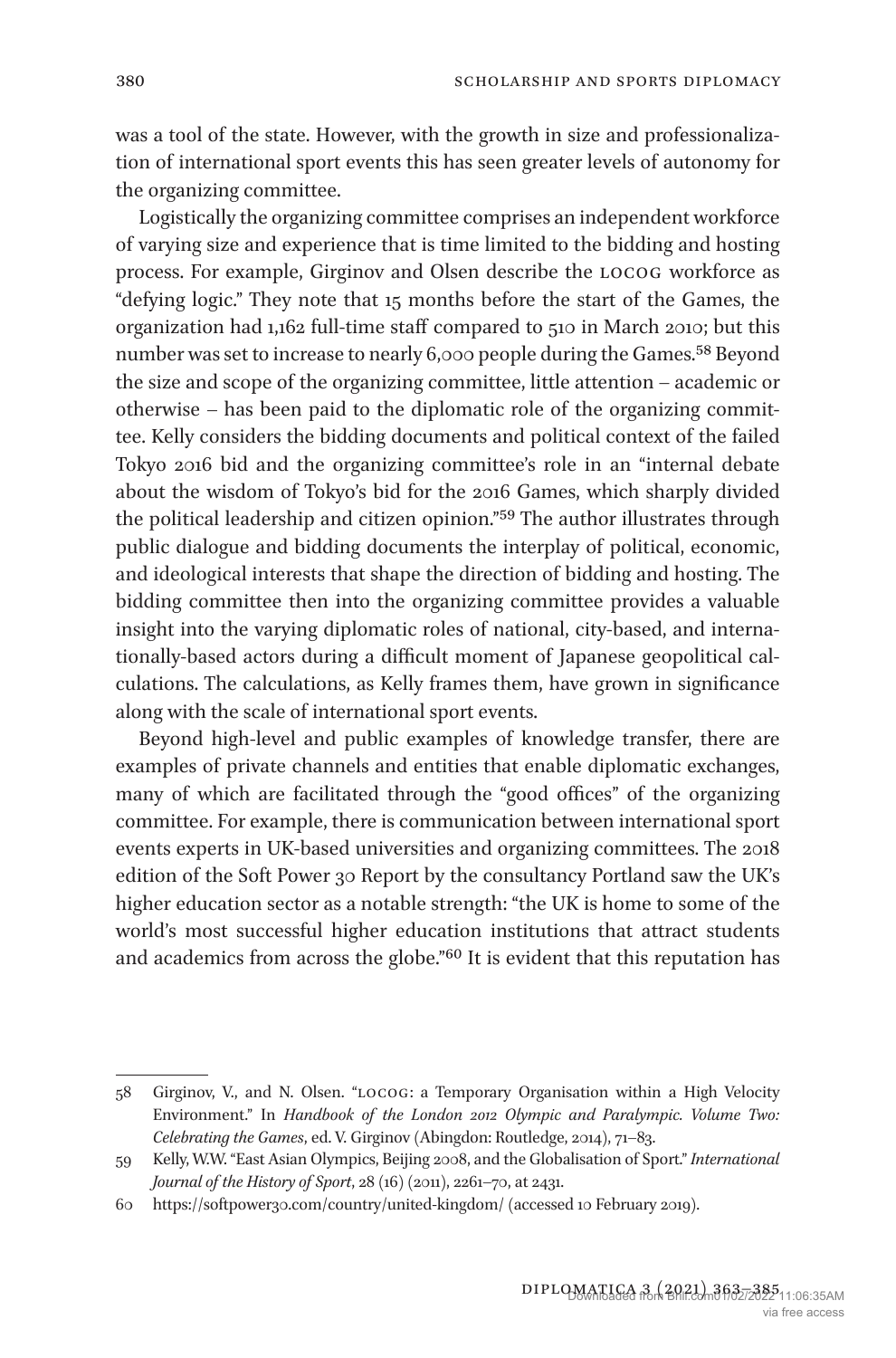contributed to the knowledge transfer and diplomacy between international sport events and can be quantified by the academic projects around London 2012 that were constructed to enhance knowledge transfer. Examples include Gold and Gold's *Olympic Cities: City Agendas, Planning, and the World's Games, 1896–2020* (now in its third edition), with Professor John Gold actively contributing to Tokyo 2021 in his role as Special Appointed Professor in the Graduate School of Governance Studies at Meiji University in Tokyo, Japan.<sup>61</sup> Other examples show university-to-university knowledge transfer for capitalizing on hosting an event: for example, the University of Birmingham hosted Keio University from Tokyo to discuss and learn about how to host elite athletes.<sup>[62](#page-18-1)</sup> Such activities have led to greater levels of global collaboration around international sport events, and sports diplomacy themes and opportunities universities can play in this realm.

However, measuring the success and depth of such collaboration and exchange is not a straightforward task, especially when taking into account the different contexts and cultures between the UK and East Asian countries, such as Japan. In remarks about a reciprocal exchange between a large UK-based university, a national UK-based sporting organization and the Tokyo organizing committee in 2018, an interviewee noted it was an "interesting experience of different work cultures, such as, how late into the evening people are willing to work.["63](#page-18-2) Moreover, reflecting further on their role as an ambassador for the UK:

This visit to Japan was instructive for me personally having not had worked in Japan at all, first of all, viewing first-hand the cultural context and the diversity of the workforce and, therefore, how helpful the advice I was giving was worthwhile… but the advice was not wholly received the same in Japan. A lesson about not trying to export wholesale what the UK experience was.[64](#page-18-3)

The reflection demonstrates a different dimension to the discussion as knowledge exchange that is not always seen as positive. This view was also present in

<span id="page-18-0"></span><sup>61</sup> Gold, J.R., and M.M. Gold, eds. *Olympic Cities: City Agendas, Planning, and the World's Games, 1896–2020* (London: Routledge, 2016).

<span id="page-18-1"></span><sup>62</sup> "Olympic Hosts Visit Birmingham for Advice on Welcoming Elite Athletes," 18 November 2016, University of Birmingham. [https://www.birmingham.ac.uk/news/latest/2016/11/](https://www.birmingham.ac.uk/news/latest/2016/11/Olympic-hosts-visit-Birmingham-for-advice-on-hosting-elite-athletes.aspx) [Olympic-hosts-visit-Birmingham-for-advice-on-hosting-elite-athletes.aspx](https://www.birmingham.ac.uk/news/latest/2016/11/Olympic-hosts-visit-Birmingham-for-advice-on-hosting-elite-athletes.aspx) (accessed 12 August 2018).

<span id="page-18-2"></span><sup>63</sup> Private interview, 2018 (National Sport Organisation Executive, UK).

<span id="page-18-3"></span><sup>64</sup> Ibid.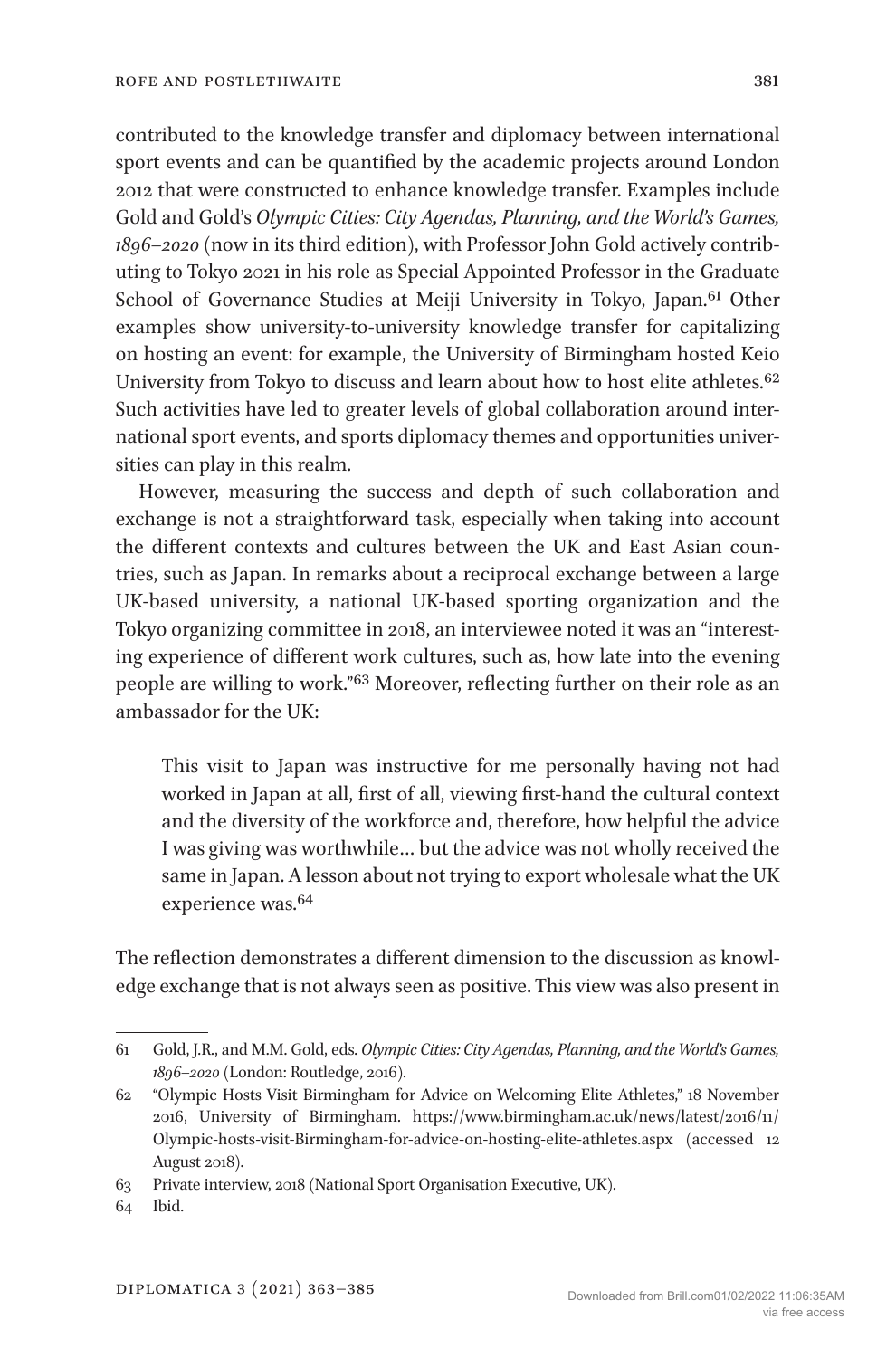an interview with a UK-based sport civil servant, who has previously worked in New Zealand. In comparing their experiences, the interviewee stated that in New Zealand colleagues "wanted to know all about England, whilst no one in England has asked [about New Zealand] and have given a very arrogant mindset… two ears one mouth."[65](#page-19-0) The reflection here suggests that members of the UK are more than ready to share their experiences, but not necessarily to listen to others. The temptation to attribute this to London's role, in Joseph Conrad's terms, at the "very centre of the Empire on which the sun never sets" is real and speaks to the relationship between sport and empire.<sup>66</sup>

While an important dimension, it has not hampered a proactive UK engagement with the international sport events negotiation process. Hitash Patel, Head of International Sport in the Department for Culture, Media, and Sport in 2017 spoke of the extensive activity between China (People to People Dialogue), India (UK-India Year of Culture), and Japanese partners around "hosting the 2019 Rugby World Cup as well as the 2020 Olympic and Paralympic Games.["67](#page-19-2) Brexit, the UK's decision to withdraw from the European Union in June 2016, and its arrival in January 2021, is a prime example of how changing political contexts can shape communications around organizing committees and international sport events. Patel said, "we can't be complacent, and we need to make sure that, despite the perception of the impact of Brexit, we engage positively internationally.["68](#page-19-3)

Beyond universities, state and non-state sporting bodies, the role of private entities must be drawn upon in the context of organizing committees. The wider international sport events landscape highlights the rise of neoliberalized practices within international sport events preparation, where expertise and knowledge transfer are commodified and bought into organizing committees. UK organizations have particularly flourished post-London 2012 in meeting the market demand. A prime example being a number of the London 2012 organizing committee members starting consultancy firms, such as Doug Arnot, who was the Executive Vice President of locog and is now the Chairman of the Broadstone Group, an international management firm specializing in the planning and delivery of global events. The Broadstone Group has a client list including Sochi 2014 Winter Olympics and Paralympics, Baku 2015 European

<span id="page-19-0"></span><sup>65</sup> Private interview, 2018 (Civil Servant Senior Manager, UK).

<span id="page-19-1"></span><sup>66</sup> Conrad, J. *The Secret Agent: A Simple Tale,* 2nd Edition (London: Methuen, 1907) Chapter X.

<span id="page-19-2"></span><sup>67</sup> Westminster Media Forum. "Keynote Seminar: Priorities for Integrity and Duty of Care in Sport – Progress, Policy Options and the UK's Global Contribution" (London: Westminster Forum Group, 2017).

<span id="page-19-3"></span><sup>68</sup> Ibid.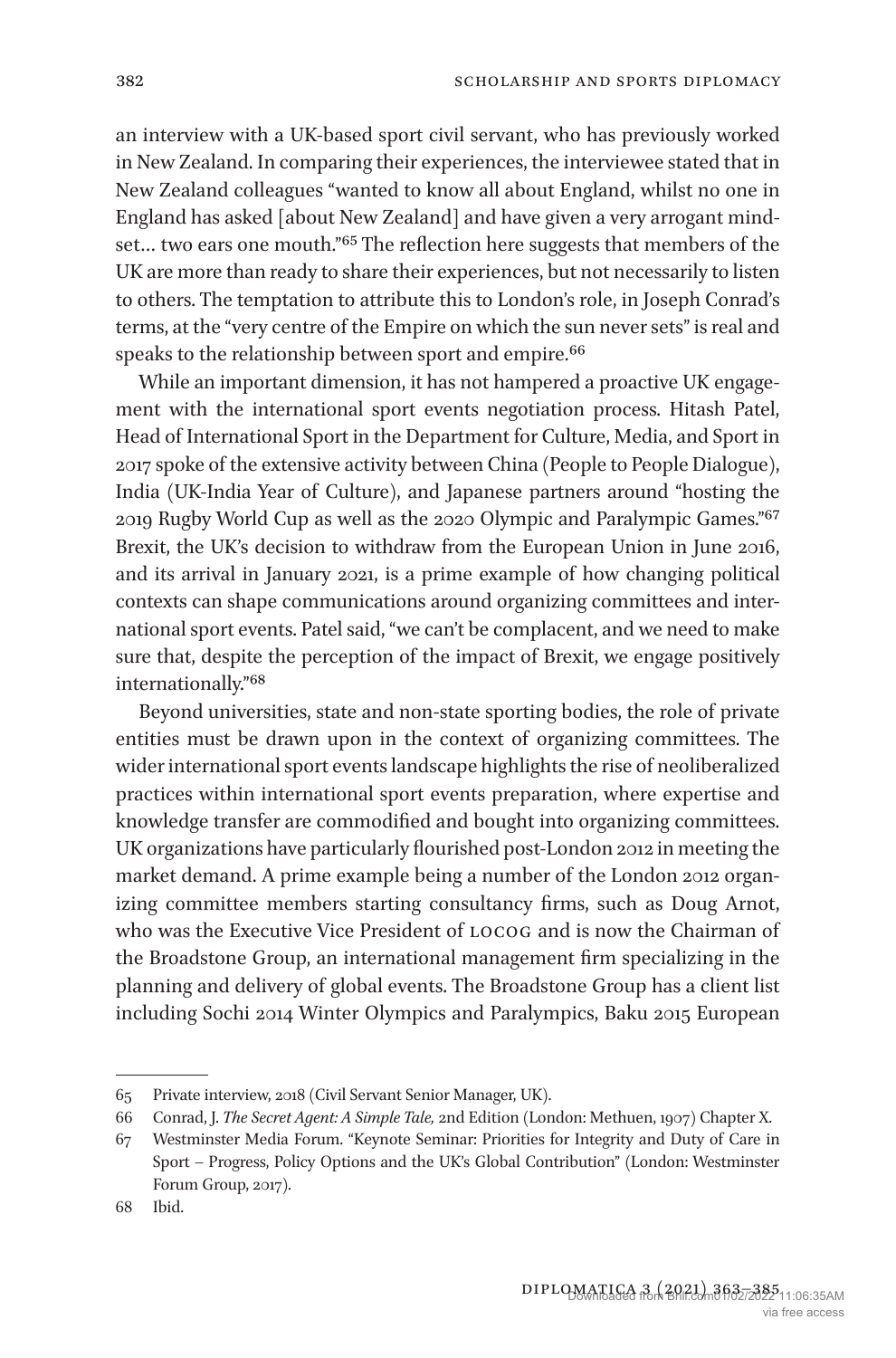Games, Rio de Janeiro Summer Olympics and Paralympics, Tokyo 2021 Summer Olympics and Paralympics, and the Qatar FIFA Football World Cup.<sup>[69](#page-20-0)</sup>

The approach taken by organizations and individuals to cultivate relations and business during international sport events represents entrepreneurial knowledge exchange and negotiation. This approach was embraced by the UK Foreign and Commonwealth Office (FCO), which stated in the run up to the 2016 Summer Olympics and Paralympics that

- Over 100 experts from the London 2012 games worked closely with Brazilian officials in the four years leading up to the Rio games.
- UK companies won over £650 million in Rio contracts, including planning, design and engineering, ticketing, and hospitality.
- The UK is one of Japan's leading creative partners, and will closely support the Cultural Olympiad in 2021. Close ties between the two nations have been reinforced by recent visits to Japan by the Royal Opera and London Symphony Orchestra in 2015 and the Royal Ballet in 2016.[70](#page-20-1)

A 2018 interview with a UK based private sporting consultancy noted that this was not unique to the Olympic movement as private consultants facilitate expertise with many East Asian international sport events. For example, the consultancy had been contracted to assist the International University Sports Federation (FISU) by the organizing committee in Taipei Universiade 2017. The consultancy noted that FISU was very active in having knowledge exchange built into the events the organizing committee through invitations to the 2013 and 2015 editions of fisu. The organizing committee then sought to engage international federations and other key stakeholders in lessons learnt discussion. The model is comparable to the approach taken by the ipc Excellence Program and World Rugby, and offers further insight into how professionalized knowledge exchange is a key practice between organizing committees.

Nonetheless, while the overall trend is toward increasing levels of knowledge exchange across a number of nodes of activity within and across international sport events, there are areas of differentiation between the UK and Japanese organizing committees. In the UK there were three years between

<span id="page-20-0"></span><sup>69</sup> "Baku 2015 and the Pop Up Organising Committee," 6 August 2015, [https://www.hostcity.](https://www.hostcity.com/news/event-management/baku-2015-and-pop-organizing-committee) [com/news/event-management/baku-2015-and-pop-organizing-committee](https://www.hostcity.com/news/event-management/baku-2015-and-pop-organizing-committee) (accessed 14 August, 2018).

<span id="page-20-1"></span><sup>70</sup> Foreign and Commonwealth Office. "UK to Share Olympic expertise with Japan," [https://](https://www.gov.uk/government/news/fco-press-release-uk-to-share-olympic-expertise-with-japan) [www.gov.uk/government/news/fco-press-release-uk-to-share-olympic-expertise-with-japan](https://www.gov.uk/government/news/fco-press-release-uk-to-share-olympic-expertise-with-japan)  (2016) (accessed 28 February 2021).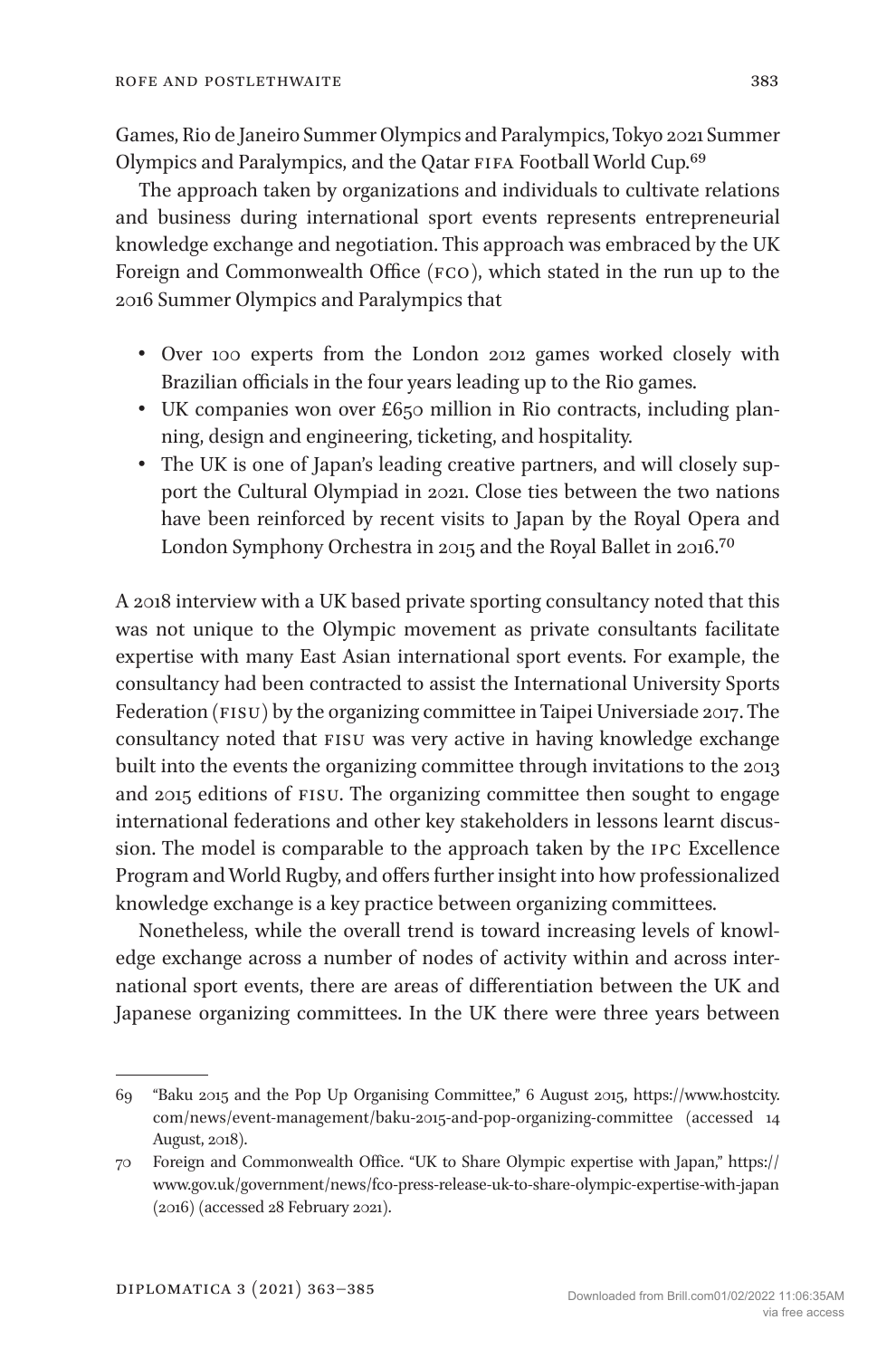London 2012 and the 2015 Rugby World Cup, during which happenstance collaboration was attempted. For example, Debbie Jevans, who was the Director of Sports for London 2012 took over the post of Chief Executive for the England 2015 Rugby World Cup before stepping down from the position during the host preparations. No official public comments were posted to why Jevans resigned, but media coverage speculated:

It was certainly a surprise. Perhaps it wasn't totally unexpected. Rugby has its own heritage, tradition, ethos, moral code and history. It is a club that is not always easy to infiltrate. Debbie Jevans has not had an absolutely smooth ride all the way through. Feathers, since she was appointed in October 2012 after the Olympics to run RWC, have been ruffled.<sup>71</sup>

The disruption and collaboration between the Olympic and Paralympic Games and the "rugby world" in the UK has not been replicated in the Japanese context. In fact, in 2017 the Japanese organizing committees of the Olympic and Paralympic Games, Rugby World Cup, and Kansai World Masters Games in 2021 "entered into a partnership agreement under which the three organizations will exchange knowledge and expertise in order to maximize the benefits and impact of their respective events."[72](#page-21-1) Such a public move was heralded by the ipc as representing "a landmark collaboration agreement" between organizing committees within a nation and region[.73](#page-21-2) The action, unique to the Japanese experience, shows a more substantial unity between the concurrent preparations for international sport events in the country. It shows a progressive approach towards having an international sport events portfolio and synergy between events, something which was not explicitly or publicly present in the UK during the hosting of the Olympic and Paralympic Games and Rugby World Cup.

<span id="page-21-0"></span><sup>71</sup> bbc. 2015. "Rugby World Cup: Debbie Jevans Resigns as Boss of 2015 Organisers," [https://](https://www.bbc.co.uk/sport/rugby-union/32091423) [www.bbc.co.uk/sport/rugby-union/32091423](https://www.bbc.co.uk/sport/rugby-union/32091423) (accessed 15 August 2018).

<span id="page-21-1"></span><sup>72</sup> "Tokyo 2020 to Join Forces with Rugby World Cup 2019 and World Masters Games 2021 Kansai,"<https://tokyo2020.org/en/news/notice/20171120-01.html> (accessed 12 August, 2018).

<span id="page-21-2"></span><sup>73</sup> "Tokyo 2020 to team up with Rugby World Cup 2019." [https://www.paralympic.org/news/](https://www.paralympic.org/news/tokyo-2020-team-rugby-world-cup-2019) [tokyo-2020-team-rugby-world-cup-2019](https://www.paralympic.org/news/tokyo-2020-team-rugby-world-cup-2019) (accessed 14 August 2018).